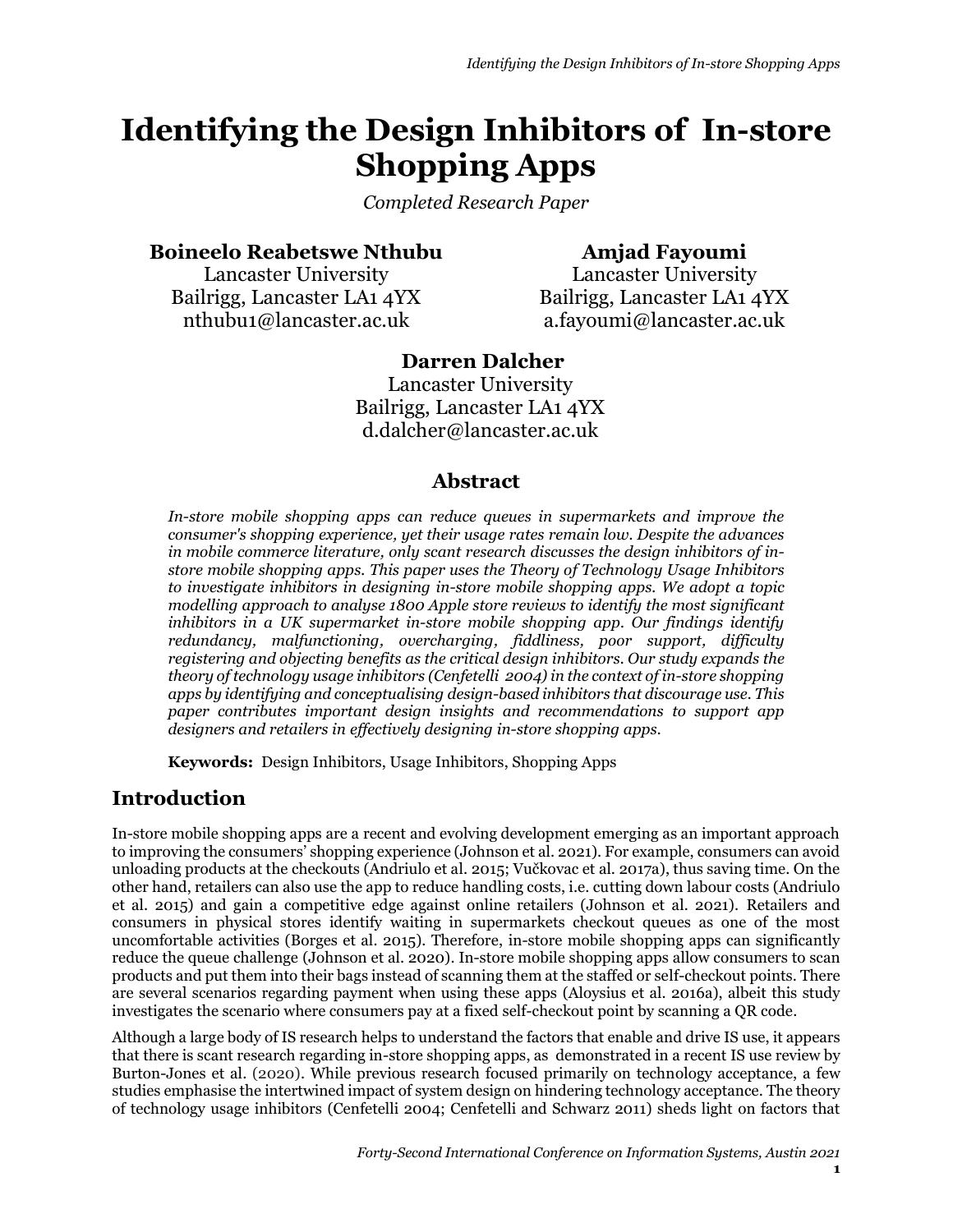contribute to use intention and further lead to technology rejection rather than acceptance. Inhibitors are users' perceptions about a system that discourages adoption (ibid.). Although the existence of inhibitors has been conceptualised, one survey demonstrates that there is less attention paid to factors that inhibit or discourage IS use (Laumer and Eckhardt 2012). For example, research is limited to object-based, normative-based, behavioural-based, and affective-based inhibitors (Sullivan and Koh. 2019). It seems that very little research discusses design-based inhibitors that work to discourage use. Therefore, there is a need for additional exploratory studies that identify inhibitors across different contexts (Sullivan and Koh. 2019).

Designing mobile shopping apps is a challenge that can significantly dissuade users if not done carefully (Cenfetelli 2004; Wulfert 2019). For instance, a recent study shows that the designer's choice to include or exclude some IT features can trigger disconfirmation (Zamani and Poulodi 2021). Such designers' choices and actions can potentially lead to low use. Joorabchi and Mesbah (2017) emphasise that both users and developers are generally interested in addressing problems associated with the systems that hinder IS use. Therefore, it seems improbable that acceptance and usage can occur without addressing design inhibitors. Further, system design is considered an important area of interest to IS researchers (Cenfetelli 2004). This paper, therefore, focuses on design-based challenges to understand the effects of inhibitors on using instore mobile shopping apps. To better understand inhibitors to in-store shopping apps, we utilise the theory of technology usage inhibitors to qualitatively identify design-based inhibitors in order to generate fresh insights into the designers' actions and their consequences for consumer use. The research focuses on the usage of a UK supermarket in-store mobile shopping app applying the Theory of Technology Usage Inhibitors. Utilising a topic modelling approach to identify design-based inhibitors, we identified seven design inhibitors. The study seeks to expand knowledge of technology usage inhibitors through these findings by classifying and ranking intrinsic-app and environment inhibitors that discourage use.

This paper is comprised of six sections; the second section discusses related work and literature, while the third section outlines the research method and the topic modelling approach used to elicit topics from the user reviews. The fourth section presents the results. The fifth section discusses the findings. Finally, the sixth section concludes the paper and provides an outlook on the remaining work.

# **Literature Review**

#### *In-store Shopping Apps*

Kang et al. (2015) investigated the in-store mobile usage of mobile location-based service (LBS) apps, where they found that affective involvement influenced the intention to download and use these retail apps. In contrast, Kim (2021) found that consumers' value perception influences the intention to use LBS apps and their behavioural responses. In Aloysius et al. (2016a), authors found that computer self-efficacy, personal innovativeness, and technology anxiety were strong predictors of the adoption of mobile self-checkout apps. In another study, Johnson et al. (2021) found that relative advantage (reducing consumer confusion), triability and compatibility influence consumers usage intention of mobile self-checkout apps. While Vučkovac et al. (2017a) found that the transaction time is lower for mobile self-checkout app users during peak hours than non-users, some studies highlight the challenges of in-store mobile technologies. For example, Vučkovac et al. (2017b) found that users felt uncomfortable using mobile self-checkout apps because they feared they might be erroneously accused of theft. Aloysius et al. (2016b) reported that technology, employee, retailer, product, and customer risks emerged from customers' concerns about adopting and using mobile self-checkout systems. Most of these studies seem to focus more on what enables and drives the adoption of mobile shopping apps.

Little is offered from the users' perspective, particularly the design problems that may discourage the use of in-store shopping apps. Therefore, this study endeavours to investigate problems that may discourage the use of in-store shopping apps. This investigation is important because low usage rates mean a waste of precious capital and resources as well as missed opportunities for gaining a strategic advantage by pursuing mobile technology strategies that customers may not use. Moreover, insights regarding inhibitors can inform the approaches for designing new in-store shopping apps technologies.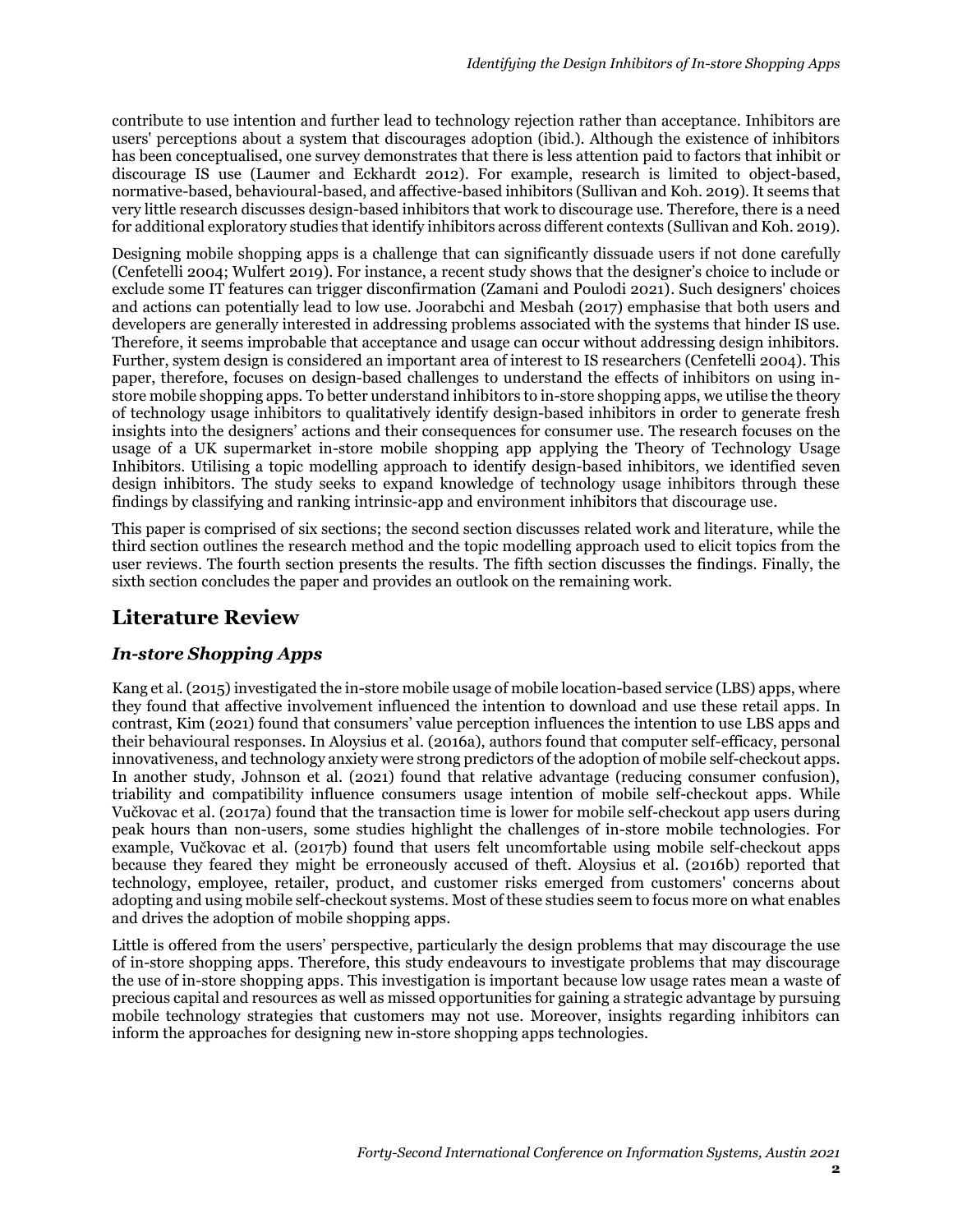#### *Technology Acceptance and Use*

To date, several studies have investigated enablers of IS use in the physical retail environment. Such enablers include e.g. effort expectancy, performance expectancy, and hedonic motivation in consumerfacing technologies (Venkatesh et al. 2012). A recent review developed a summary of enablers of self-service technology adoption such as attitude towards using technology, perceived control, self-efficacy, satisfaction, perceived usefulness, perceived ease of use, need for interaction, and perceived enjoyment (Baer et al. 2018). Similarly, Venkatesh et al. (2017) found that perceived usefulness and perceived ease of use influenced the intention to use Auto-ID enabled shopping assistance artefacts. Moreover, Beek et al. (2018) found that value contributes to the intention to use in-store shopping apps. Together, these studies indicate the tendency to focus on the drivers and enablers of IS use.

The existing theories and models used to study IS use are extensive and also seem to focus mainly on enablers and drivers. Reigning theories and models such as the technology acceptance model, diffusion of innovation, unified theory of acceptance and use, theory of planned behaviour and technologyorganisation-environment framework (Rad et al. 2018) predominantly emphasise drivers and enablers of use. More recent conceptualisations of IS, i.e., effective use, also focus on drivers (Burton-Jones and Grange 2013). These models and theories have been helpful in understanding IS use. However, the models and theories are mostly framed from the perspective of drivers and enablers, i.e., positive determinants of use.

While previous research has tended to focus on positive determinants of use, there has been little investigation of negatively oriented factors that discourage or inhibit use. For example, Vučkovac et al. (2017b) theorised that the anxiety of being accused of stealing when using mobile self-checkout systems influenced use negatively. In other words, users who felt uncomfortable using mobile self-checkout apps were less likely to use them in the future. The study indicates that failure to incorporate some features (e.g. feedback noise to make users feel comfortable) inhibited use. Beduè et al. (2018) investigated both positive and negative determinants of the intention to switch to mobile self-service technologies and suggested that switching can still be difficult due to privacy risks, routine seeking or fear of complex user interfaces. Considering all of these studies, one may surmise that additional factors exist beyond the positive determinants of use that can discourage usage. This view is supported by Cenfetelli and Schwarz (2011), who theorised that such factors are separate and not a mere reverse of the positive determinants of use. Similarly, we extend this discussion by focusing on design-based inhibitors.

An investigation of design-based inhibitors is significant because Salo and Frank (2017) found that users responded negatively to unusually negative incidents that took place in-store. It is plausible that these incidents can be problematic in that they can discourage subsequent use in the future. There have been studies that have investigated negative determinants of use in other contexts. For instance, Fries et al. (2016) used the diffusion of innovation theory to explore the six hateful factors, i.e., the crucial factors hindering SMEs adoption of innovations. They flipped the diffusion of innovation theory constructs into negative determinants, thus finding that compatibility with daily work routine, perceived unbalance of risks and chances, lacking fit in individual business processes, IT know-how, complexity in infrastructure investments and amount of costs for setup led to the low rate of adoption within SMEs. However, flipping the positive determinants of use into negative determinants of use has been argued against by Cenfetelli and Schwarz (2011). The pair argued that factors that inhibit use are more than just a flip of the positive determinants of use, but rather a separate phenomenon that warrants its own investigation.

In their study, Cenfetelli and Schwarz (2011) urged researchers to ask the reverse of the research question on why individuals choose to use technology? Accordingly, researchers who asked similar questions got exciting results. For example, Apanasevic et al. (2013) investigated factors that influence the slow rate of penetration of NFC based mobile payment in Western Europe and identified that factors such as lack of network externalities, and the lack of consumer awareness about NFC services, contributed towards low rates of use of NFC mobile payment. Relatedly, Beduè et al. (2018) outline the importance of investigating negative determinants in the context of mobile self-service technologies. Although not labelled as inhibitors, together, these studies demonstrate the value of exploring the negative determinants of use, i.e., the crucial discouraging factors that contribute towards the low use of information systems.

Inhibitors are specifically essential to investigate, considering what research conveys about negative determinants and low IS usage. For example, expectation disconfirmation theory holds that disconfirmation of an expectation results in low behavioural intention towards use (Venkatesh and Goyal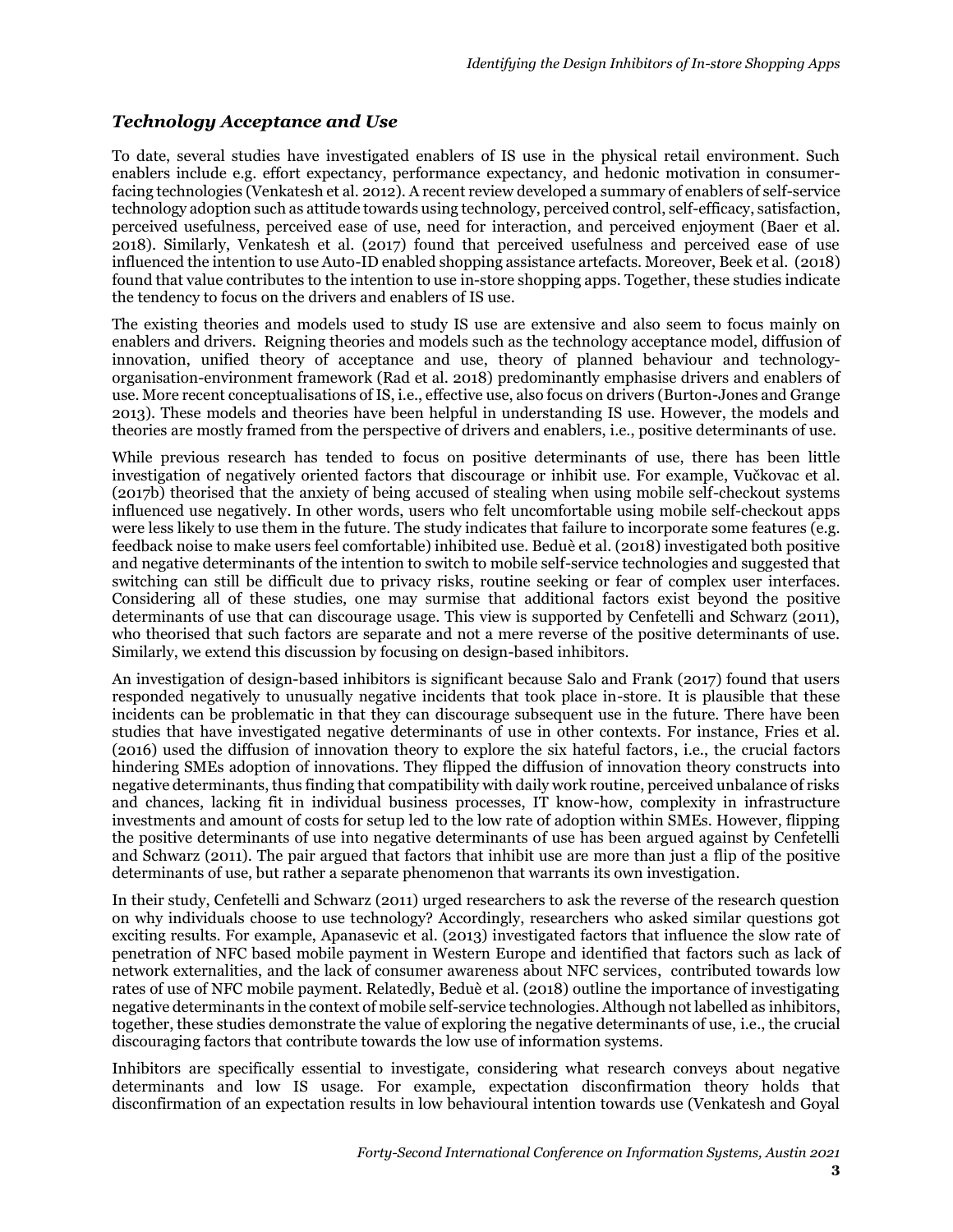2010). In other words, when users' expectations are not met, it is plausible that their use rate will be low. This argument is supported by Cho et al. (2001), who found that users' online complaints were generated from a disparity between their expectations during the pre-purchase stage and disconfirmation in the postpurchase stage. As noted earlier in this paper, the major advantage of in-store shopping apps is that users can avoid unpacking, scanning and re-packing their products at self-checkout terminals, thus saving time. Another advantage is that the app can enhance consumer's shopping experience. Given these advantages, users will expect to save time and have an overall improved shopping experience when using in-store shopping apps. A disconfirmation of these expectations may be viewed as a discouraging factor.

Meeting customer's expectations when designing systems that integrate the physical and digital aspects is challenging (Hauser et al. 2019). For example, a study that investigated the expectations of users of companion shopping apps (apps that assist with shopping, e.g., by providing information) found that most of the expectations were about the design of the app (Wulfert et al. 2019). These findings give credence to an investigation of design-based inhibitors in the context of in-store shopping apps.

#### *The Theory of Technology Usage Inhibitors*

On proposing a theory of the existence of design attributes that discourage use, Cenfetelli (2004) argued that although companies may not purposefully design information systems that include inhibitors to their use, such inhibitors exist and can explain low usage rates. This theory argues that although environmental and individual factors can contribute towards low IS usage, the system's design and function can also play a role in discouraging use (ibid.). In other words, the presence of some design attributes can solemnly discourage use. According to Cenfetelli (2004), if a system is perceived to have irritating features, a poor design or is not functioning properly, users are unlikely to adopt it. If they do, they are likely to discontinue use. The main aim of this theory is to extend the understanding of IS use beyond the bounds of acceptance, adoption and diffusion models and theories such as TAM (Davis et al. 1989) and the diffusion of innovation theory (Rogers 1995), which have predominantly focused on the positive determinants of IS use. Such extension of understanding is achieved by identifying qualitatively unique negative factors that discourage use (Cenfetelli 2004). According to the theory, decisions of system rejection and non-adoption are influenced by inhibitors and, therefore important to understanding low use rates of in-store shopping apps. The concept of usage inhibitors is relevant because it enables the discovery of key design concerns that discourage use. It is especially important to investigate these hitherto relatively neglected design concerns to collect a list of design-based inhibitors to be considered when designing in-store shopping apps. Additionally, exploring these inhibitors might enhance a mindset shift towards the development of quality shopping apps through a consideration of pertinent usage factors.

# **Methodology**

We aim to understand "qualitatively unique" factors that discourage the use of an in-store shopping app (Cenfetelli 2004). Hence, an inductive approach seemed appropriate because the concept of design inhibitors among in-store shopping apps is not well defined. Therefore, this paper used rich online reviews to explore users' behaviours to better understand design-based inhibitors (Saunders et al. 2016). Cenfetelli (2004) also supports the use of an inductive approach to discover inhibitors. The strength of building a typology inductively from empirical data is that it enables the discovery and theorisation of new concepts (Cecez-Kecmanovic et al. 2020). We use an in-depth single case study to identify the design-based inhibitors inductively, grounded in empirical online review data (Eisenhardt 1989). An in-depth single case study is specifically appropriate in investigating new research areas (Eisenhardt 1989). Our case study uses one of the largest chains of supermarkets in the UK as a unit of analysis. Given the popularity and high profile of the supermarket, a rich body of secondary data is generated online, making the app a subject of discussion, thereby presenting an opportunity for an in-depth empirical analysis for new insights.

#### *Data*

Following Debortoli et al. (2016), a paid online scraping software was used to collect 1857 online consumer reviews from the Apple store from April 2016 to January 2021 into an excel sheet dataset. The scraping software was useful in organising the review data into the reviewers' pseudo names, date, title, and the full review. Online consumer data, such as Apple store reviews, typically contain multiple topics, such as bug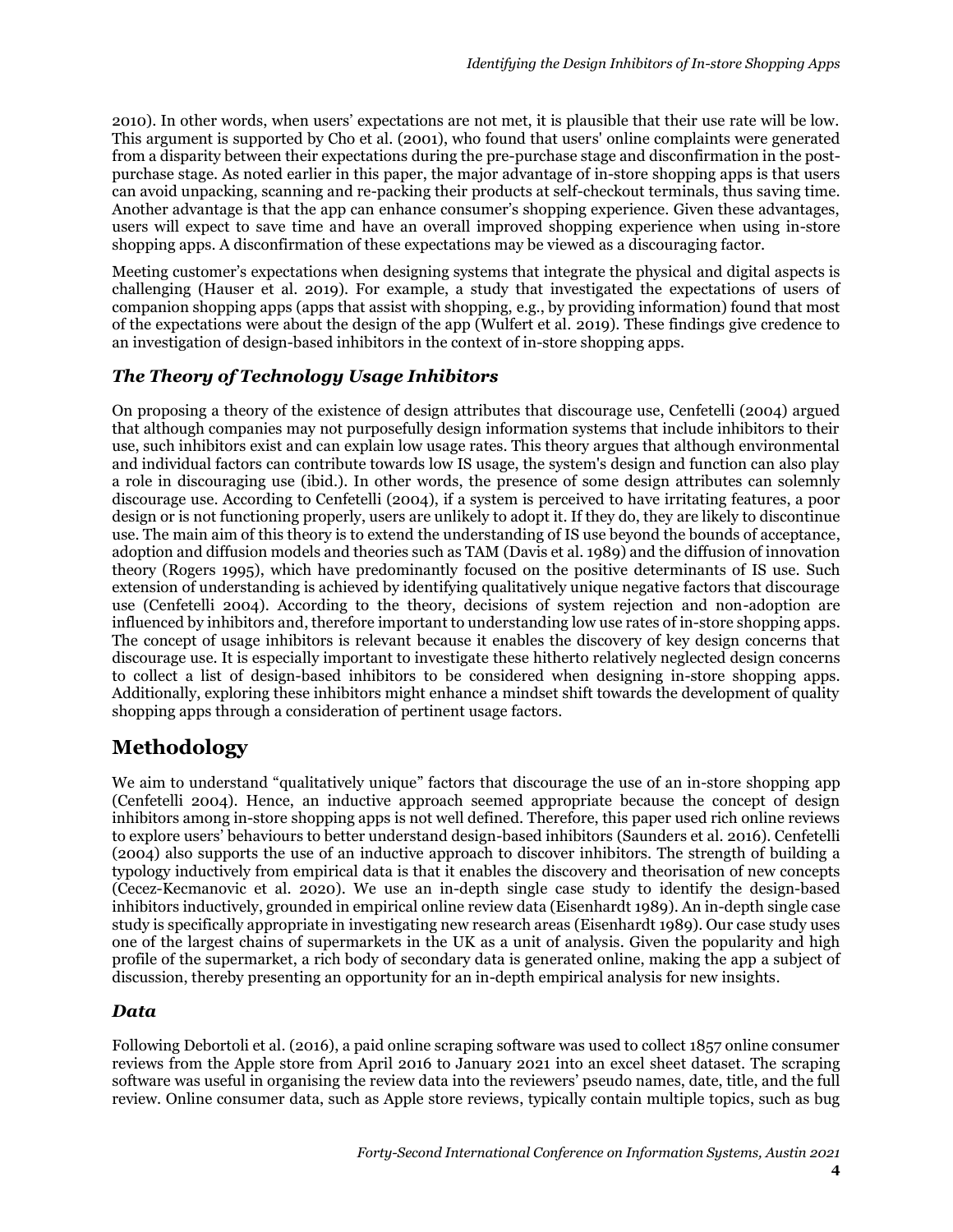reports, user experience and feature requests (Pagano and Maalej 2013). On these platforms, users frequently review the design and usability aspects of apps (Wulfert et al. 2019). As such, app store consumer reviews are considered appropriate for this study.

#### *Data Analysis*

Online consumer reviews are unstructured and unsystematic, thus posing an analytical challenge because the data size makes manual coding time-consuming (Debortoli et al. 2016). Therefore, we use a topic modelling approach to analyse the data (Blei et al. 2003). The excel data scrabbed from a website comes with a lot of noise. Therefore, the first step in pre-processing is to subject the data to manual pruning by removing non-informational reviews such as "Great app!" and "Useless app!" before using the topic modelling algorithm (Wulfert et al. 2019). This pre-processing step also involved removing duplicate reviews, developers' feedback comments, and reviews about unrelated matters. This step reduced the number of reviews from 1857 to 1800. We then used python to clean the data further. The pre-processing step involved using a Natural Language Toolkit library (NLTK) to lower cases, remove numbers, and stop words (including custom stop words), then lemmatise and tokenize the words. These pre-processing steps were essential to get better topic modelling results (Debortoli et al. 2016). The next step was fitting and validating a topic model using Latent Dirichlet Allocation (LDA). LDA is a generative model that allows for collections of discrete data such as text corpora (Blei et al. 2003). LDA is one of the most frequently used approaches for topic modelling in IS research (Debortoli et al. 2016). The top ten words for each topic and weights (importance) for each word were generated. A topic significance ranking was established using a weighted combination approach (AlSumait et al. 2009). Consequently, the inhibitor with more weights (greatest importance) is considered the worst inhibitor. The study reported by Jeyasudha and Usha (2021) on covid 19 hashtags used a similar algorithm to rank the most popular hashtags.

Furthermore, a few algorithms have been established by [\(Cao et al.](https://www.sciencedirect.com/science/article/pii/S0198971518302898?casa_token=DKWOELJua4UAAAAA:-uPwgPxdrRASM74_premZiLw6H_TyH9NDTuwJUbSS3L9C0VxSxecFolctgl_OiBcKMRMP8M-#bb0020) 2009), (Griffiths and [Steyvers 2004\)](https://www.sciencedirect.com/science/article/pii/S0198971518302898?casa_token=DKWOELJua4UAAAAA:-uPwgPxdrRASM74_premZiLw6H_TyH9NDTuwJUbSS3L9C0VxSxecFolctgl_OiBcKMRMP8M-#bb0075), (Deveaud et al. 2014), (Arun 2010) and [\(Blei et al. 2003\)](https://www.sciencedirect.com/science/article/pii/S0198971518302898?casa_token=DKWOELJua4UAAAAA:-uPwgPxdrRASM74_premZiLw6H_TyH9NDTuwJUbSS3L9C0VxSxecFolctgl_OiBcKMRMP8M-#bb0015) to select the best number of topics. However, the number of topics discovered with these metrics often does not conform to human judgments (Bian et al. 2017). Thus, additional human interpretation of the generated topics to determine the right number of topics is still required, especially when the goal of the study is seeking a topic model that can be interpreted (Debortoli et al. 2016). Therefore, in this paper, we used a perplexity metric (Blei et al. 2003) and human interpretation of the topics to determine the best number. We ran ten LDA models by setting the topic number from 10 to 100 with an interval of 10 and calculated the corresponding perplexity metrics. Considering that human interpretability is essential to discover design inhibitors, we chose 50 topics even though the perplexity dropped to a lower level because 50 topics had better interpretability. Debortoli et al. (2016) also supported a few topics, e.g., up to 50 topics, when the goal of the study is to interpret the topic model.

To fine-tune the topic model, we experimented with different pre-processing options to evaluate the resulting model's interpretability. Then, the word intrusion technique was used to check topic coherence. A word intrusion technique is the use of humans to assess if they can single out word intruders that do not belong with other sets of words in a topic (Chang et al. 2009). Four topics were randomly selected to perform this task, as shown in figure 1.

| <b>T18</b> | Account password login email detail sign reset tried cant unable |
|------------|------------------------------------------------------------------|
| <b>T23</b> | Pay till queue checkout still using scan used long take          |
| <b>T34</b> | Phone scan hand trolley hold shopping difficult quite good using |
| <b>T40</b> | QR code phone pay shopping scan till bag paying item             |

*Figure 1: Word Intrusion*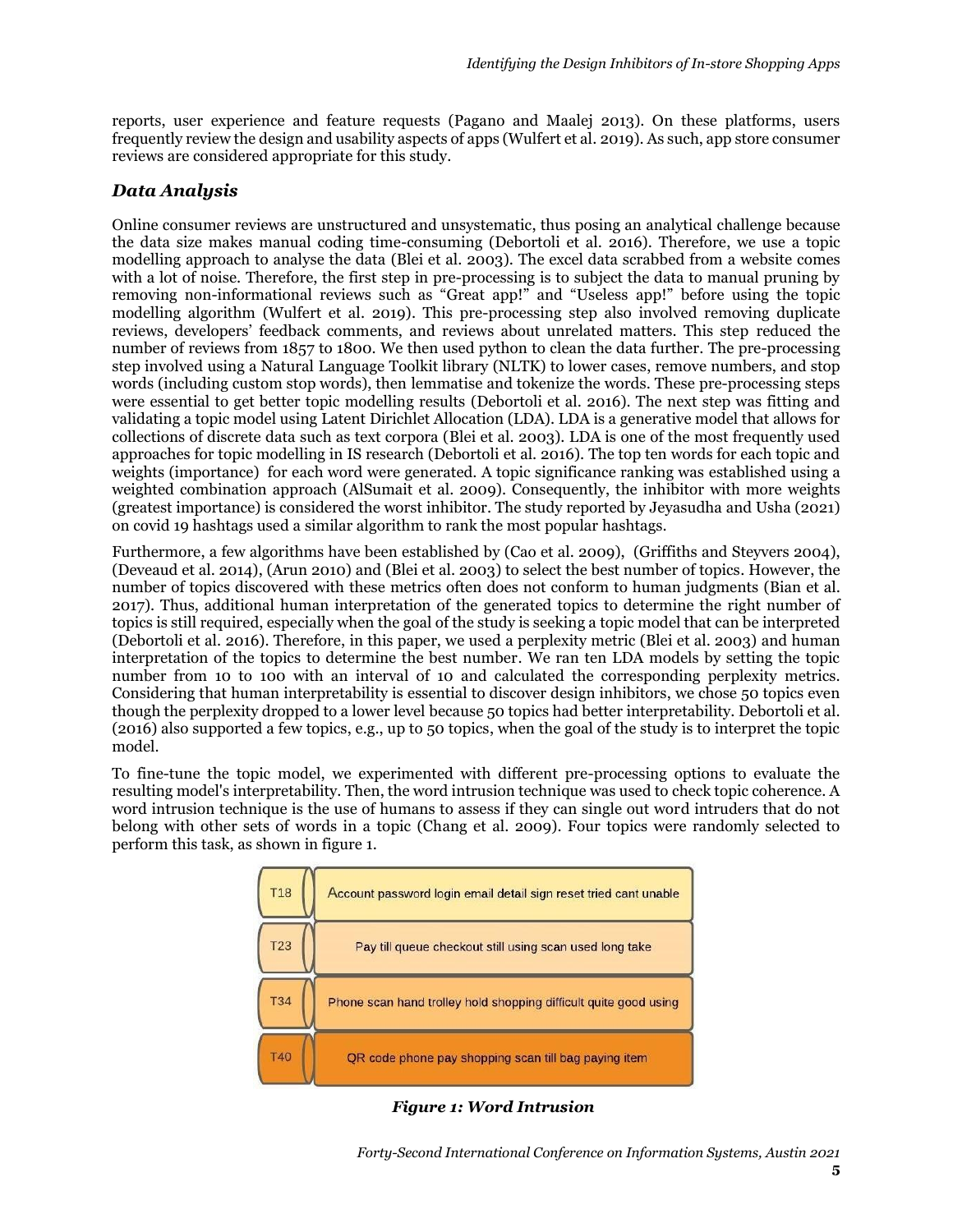As shown in figure 1, Topics 18, 23, and 40 do not appear to have intruder words. On the other hand, the word *good* in topic 34 appears like an intruder. Overall, the topics were found to be coherent.

Since the LDA algorithm does not include labelling topics, the researcher must interpret the topics. Therefore, to discover the meaning of the topics, we employed a qualitative approach for coding the topics. We analysed the topics according to three analytical levels to infer the design-based inhibitors of in-store shopping apps, as shown in Table 1, by progressing from topics to themes and ultimately to inhibitors.

| <b>First-order coding: topics</b>                                                                                                                                        | Second-order coding:<br>themes                                 | <b>Aggregate</b><br>code:<br>inhibitors |
|--------------------------------------------------------------------------------------------------------------------------------------------------------------------------|----------------------------------------------------------------|-----------------------------------------|
| 30 Card loyalty use phone need scan register<br>don't detail one                                                                                                         | Presumptuous requirements                                      | Difficulty<br>registering               |
| 24 Error register tried message cannot try<br>checkout staff problem get                                                                                                 | Overbearing registration process                               |                                         |
| 25 Using use Wi-Fi data shop screen mobile<br>kept good unfortunately                                                                                                    | Driving users to use mobile data<br>Poor Wi-Fi                 | Overcharging                            |
| 29 Signal Wi-Fi 4G phone even issue doesn't<br>good would work                                                                                                           | Users prefer free quality Wi-Fi                                |                                         |
| 49 Wi-Fi something trying free good got<br>connected phone item like                                                                                                     |                                                                |                                         |
| 21 Idea connect connection available Wi-Fi use<br>great get user                                                                                                         | Overcharging users<br>(double/twice due to poor<br>connection) |                                         |
| 26 Time great work shop scanning double day<br>don't check mean                                                                                                          |                                                                |                                         |
| T22 Connection internet shop item due twice<br>saying check back say                                                                                                     |                                                                |                                         |
| 45 Shop crash big item every check often<br>scanned bag crashed                                                                                                          | App malfunction                                                | Malfunctioning                          |
| 37 Shop scanned checkout way tried scan back<br>item crashed shopping<br>19 Multiple time item scan froze get went till<br>48 Pack go scan bag end item get screen fails | Unstable performance                                           |                                         |
| need<br>46 Work working fine worked start stopped<br>week doesn't fix good                                                                                               |                                                                |                                         |
| 18 Account password login email detail sign<br>reset tried cant unable<br>39 Log cant useless wont even let login used                                                   | Draining login process                                         |                                         |
| back since<br>6 Poor email receipt password reset would<br>tried given totally<br>42 Work doesn't time well get experience<br>better login every however                 |                                                                |                                         |
| 20 Service let wouldn't always use poor<br>rubbish customer many going                                                                                                   | Poor customer service                                          | Poor Support                            |
| 9 Log update problem still wont get support<br>really go never<br>5 Staff member use item price checkout time<br>didn't scan problem                                     | Nonresponsive customer<br>support<br>Incompetent staff         |                                         |
| 34 Phone scan hand trolley hold shopping<br>difficult quite good using                                                                                                   | Demanding to operate                                           | Fiddliness                              |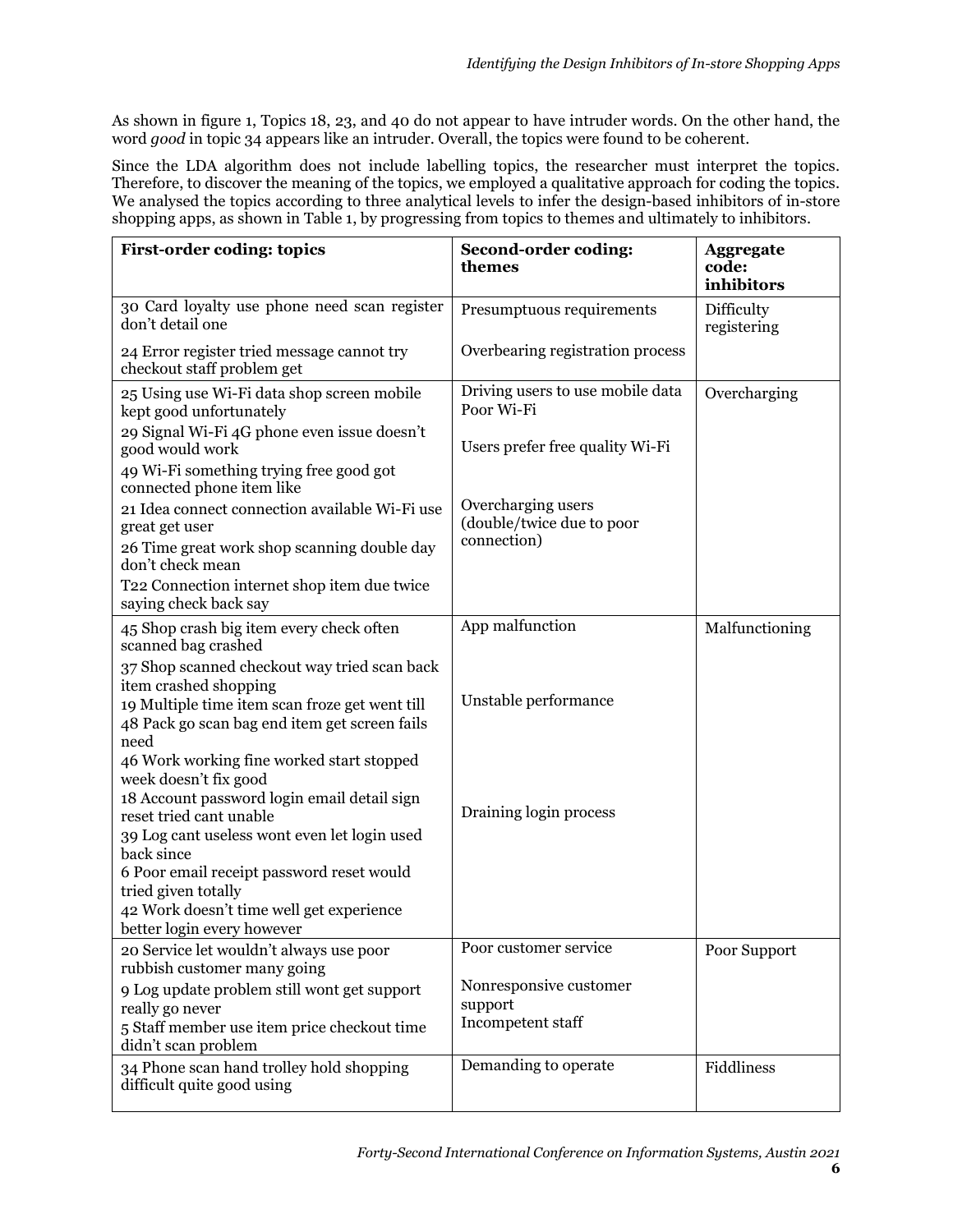| 50 Scanner one button scan much scanning<br>like thing almost would<br>47 Item scan shopping list one barcode would<br>annoying next screen<br>38 Button screen right help left great make<br>hand move please                                                                                                                                                                                                                                                                 | Interface incompatible with left-<br>hand users                                                                                                                              |                         |
|--------------------------------------------------------------------------------------------------------------------------------------------------------------------------------------------------------------------------------------------------------------------------------------------------------------------------------------------------------------------------------------------------------------------------------------------------------------------------------|------------------------------------------------------------------------------------------------------------------------------------------------------------------------------|-------------------------|
| 33 Time waste shop last re-scan complete<br>scanned work everything first<br>2 Check time staff random covid customer wait<br>checked shopping                                                                                                                                                                                                                                                                                                                                 | Blocking time saving benefits<br><b>Blocking Covid safety benefits</b>                                                                                                       | Obstructing<br>benefits |
| 23 Pay till queue checkout still using scan used<br>long take<br>32 Time first couple used thing till go<br>everything got end<br>44 Self checkout pay scan better payment<br>queue would competitor machine<br>T40 QR code phone pay shopping scan till bag<br>paying item<br>14 Take longer bad part much time really scan<br>using self<br>7 Would list could shopping add item good<br>better scanning great<br>3 Don't pay want use apple need time like good<br>actually | Feature redundancy (paying at<br>the till)<br>More time consuming<br>Preference for better features<br>(shopping list)<br>Preference for better features<br>(pay on the app) | Redundancy              |
| <b>Table 1: Data Coding Structure</b>                                                                                                                                                                                                                                                                                                                                                                                                                                          |                                                                                                                                                                              |                         |

# **Results**

Seven inhibitors emerged from the topic modelling analyses defining design-based inhibitors that hinder the use of in-store shopping apps as follows: 1) redundancy, 2) malfunctioning, 3) overcharging, 4) fiddliness, 5) poor support, 6) difficulty registering and 7) obstructing benefits. Based on the analyses of 50 topics, 14 topics were associated with redundancy, 10 with malfunctioning, 7 with overcharging, 4 with fiddliness, 3 with poor support, 2 with difficulty registering, and 3 with obstructing benefits. Our ranking results show that redundancy is the worst inhibitor followed by malfunctioning, overcharging, fiddliness, poor support, difficulty registering, and obstructing benefits. In the following sub-sections, we present results to demonstrate how inhibitors emerged from the raw data.

## *Inhibitor#1: Redundancy*

Our results show that topics identified under redundancy carry more weight, representing the most important and, therefore, the 'worst' inhibitor. A major flaw that users noticed was that they still had to queue when using the in-store shopping app. This problem suggests that the design is redundant. Redundancy in this context means that the app is not solving the main problem of queuing. Users questioned how they could save time if they ended up in queues along with non-users. In the user's view, the design does not fulfil its time-saving potential but instead exacerbates the problem. Table 2 shows samples of reviews that support the apps' redundancy.

| <b>Topic</b>    | <b>Most Probable</b><br>Words                                    | <b>Sample Reviews</b>                                                                                                                                                                                                                  |
|-----------------|------------------------------------------------------------------|----------------------------------------------------------------------------------------------------------------------------------------------------------------------------------------------------------------------------------------|
| T <sub>23</sub> | Pay till queue<br>checkout still<br>using scan used<br>long take | "Staff informed me that I would need to pay at the self-serve checkout<br>each time even when using the app. How does this save you from<br>queuing? Your description says "Pay in a flash ". Seems a bit pointless<br>in my opinion." |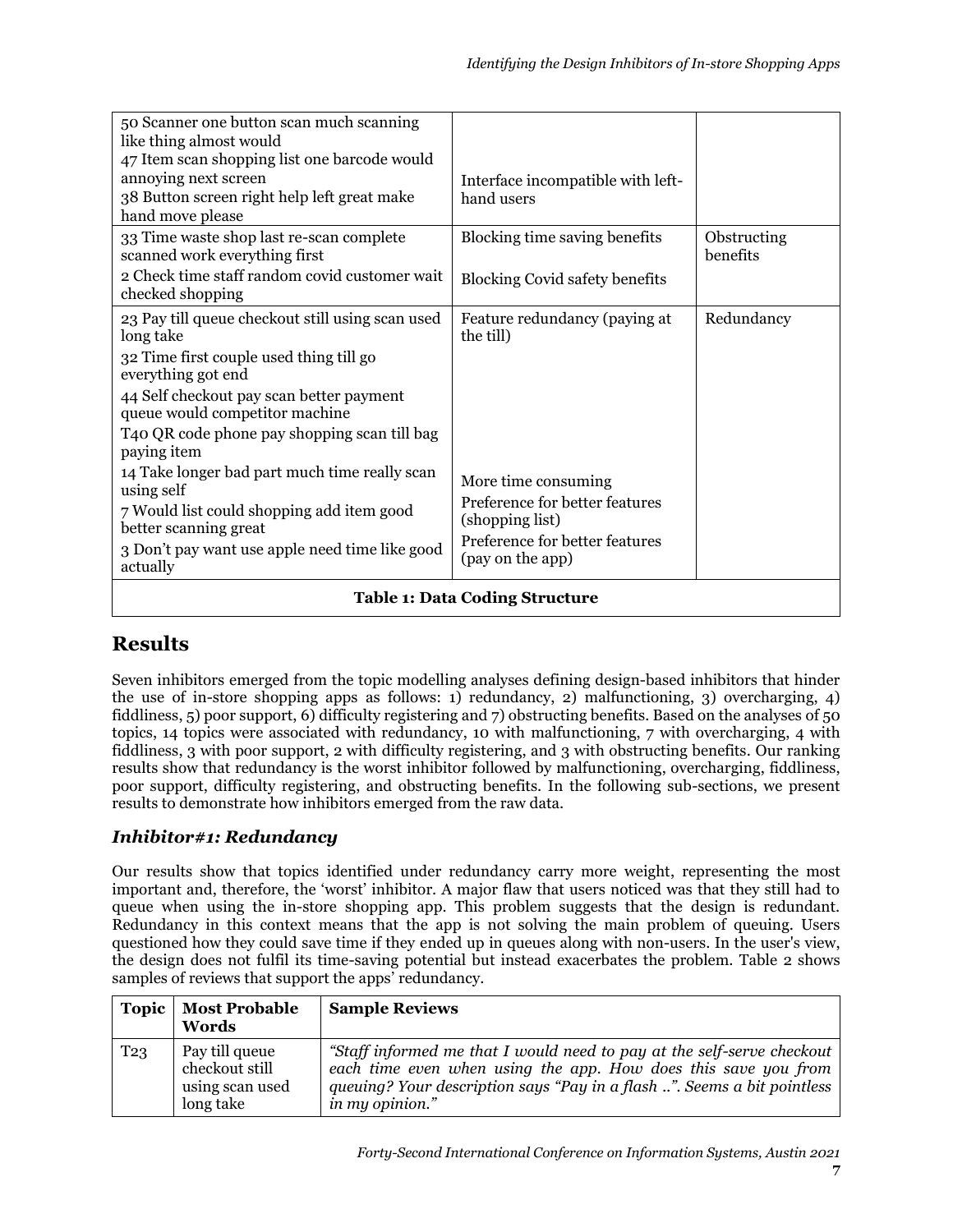|                                                  | "If I have to queue with everyone else to checkout then the benefits are<br>minimal."                                                                                                                                                                                                                                                            |
|--------------------------------------------------|--------------------------------------------------------------------------------------------------------------------------------------------------------------------------------------------------------------------------------------------------------------------------------------------------------------------------------------------------|
|                                                  | "I still had to wait in the self-service checkout queue as to scan the QR<br>code and pay there. Why do I still have to queue? It's (the app) not<br>fulfilling its time saving potential for the customer."                                                                                                                                     |
|                                                  | "I then have to go to the self-checkouts to scan the QR code and pay. No<br>big deal? It is if there is a checkout queue and i then have to queue up and<br>wait to pay, therefore paying AFTER people who are NOT using the<br>"quicker" system. I want to "scan and bag" and then to be able to pay<br><i>immediately when I've finished."</i> |
|                                                  | "I still had to wait for the queue to get to the QR code at a self-checkout<br>till so it defeated the point of a speedy shop."                                                                                                                                                                                                                  |
|                                                  | "At the self-scan points where you pay you still have to wait for other<br>people, so the overall shopping experience wasn't any quicker."                                                                                                                                                                                                       |
| Table 2: Reviews Indicating the App is Redundant |                                                                                                                                                                                                                                                                                                                                                  |

Users seem to prefer to complete their shopping experience on the app and eliminate queues as intended. This preference was evident in topic 3 where users suggested the app would be helpful if it had a payment feature built within it. The statement below represents many of the user's views regarding payment features:

*"There are often queues for these machines even at times when you'd expect it to be quiet. Whilst you can finish your shop and pay at any of the self-scan machines it would be a really nice feature if you could just pay using Apple Pay directly within the app and not have to use a terminal at all." Topic 3.*

The above review indicates that users would find the in-store mobile shopping app more beneficial if a paying function was designed within the app.

## *Inhibitor#2: Malfunctioning*

Malfunctioning emerged as the second-worst design-based inhibitor to use. Most users narrated episodes of the app crashing, freezing, and some buttons disappearing from the screen during shopping and checkout. The users also indicated that the app was unstable, i.e., working one minute and crashing or freezing the next minute. Consequently, users were left frustrated and annoyed. Table 3 shows examples of reviews that emphasise the apps' functionality problems.

| <b>Topic</b>    | <b>Most</b><br>Probable<br>Words                                      | <b>Sample Reviews</b>                                                                                                                                                                                                                                                                                                                                                                                                                                                                                                                                                                                                                                                                                              |
|-----------------|-----------------------------------------------------------------------|--------------------------------------------------------------------------------------------------------------------------------------------------------------------------------------------------------------------------------------------------------------------------------------------------------------------------------------------------------------------------------------------------------------------------------------------------------------------------------------------------------------------------------------------------------------------------------------------------------------------------------------------------------------------------------------------------------------------|
| T <sub>45</sub> | Shop crash big<br>item every<br>check often<br>scanned bag<br>crashed | "On two of the last big shops, the app crashed, and I had to unload all the<br>bags and go through a checkout."<br>"DO NOT USE FOR BIG SHOPS. I'd carefully packed an enormous family<br>shop into bags in the trolley only to have the self-service till crash and loose<br>the transaction during the QR scan stage - the whole lot was lost from the<br>app as well."<br>"The app often crashes and can't be reloaded. Therefore, you have to take<br>your packed shopping to the till, unpack, manually scan and re-pack.<br>Complete pain."<br>"The app can't process the item then crashes and deletes everything you've<br>scanned. Cue unpacking, re-scanning and re-packing of everything once<br>again." |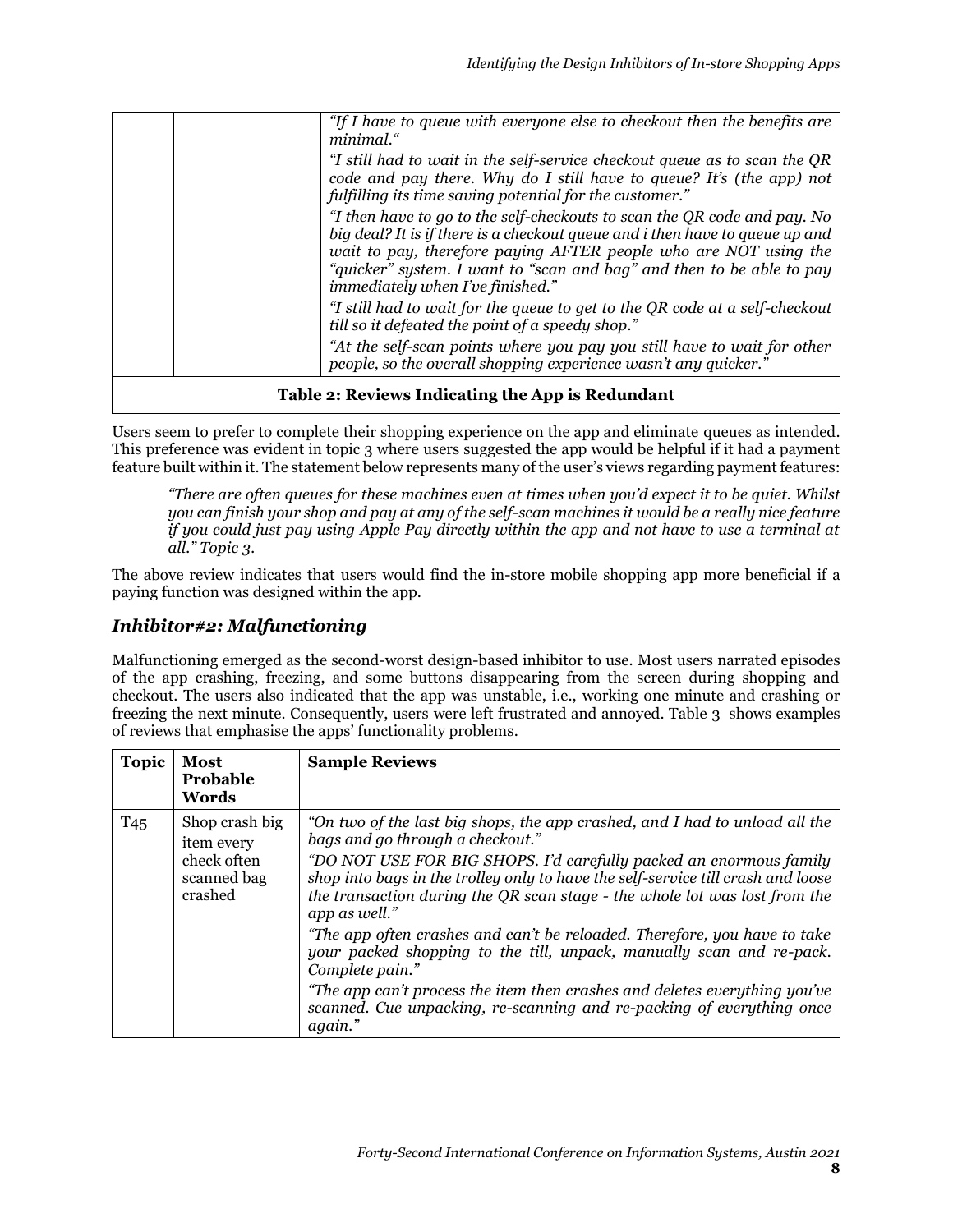| T19             | Excellent<br>multiple time<br>item scan froze<br>get went good<br>till        | "It froze over and over, I ended up having to unpack my large weekly shop<br>at the till for it to be scanned in the normal way. Worst of both worlds and<br>very disappointing. I'll be back at Aldi next week."                               |  |
|-----------------|-------------------------------------------------------------------------------|-------------------------------------------------------------------------------------------------------------------------------------------------------------------------------------------------------------------------------------------------|--|
|                 |                                                                               | "On a big shop it froze halfway round the store. Managed to get going but<br>froze at the till so had to empty all the shopping and scan normally. Wasted<br>a lot of time so probably won't use again."                                        |  |
|                 |                                                                               | "It continually froze, blanked the screen."<br>"The screen started to freeze up, I had to unpack everything and go through<br>the normal checkout - after spending way longer selecting my stuff than<br>usual. It's useless. I'm traumatised." |  |
| T <sub>47</sub> | Item scan<br>shopping list<br>one barcode<br>would<br>annoying next<br>screen | "One annoying bug I've encountered is that sometimes the button for the list<br>gets hidden and doesn't reappear - very annoying when you've just started<br>shopping and have a long list."                                                    |  |
|                 | Table 3: Reviews Indicating the App Malfunctions                              |                                                                                                                                                                                                                                                 |  |

The above topics illustrate that users are forced to unpack their entire shopping, re-scan, and re-pack when the app freezes or crashes. This activity undermines time-saving benefits. Another glitch is that users found it challenging to log in to the app. Most users stated that the app would not accept their login details, and they could not reset their passwords either. A surprising finding was that the app required users to log in several times during shopping. This constant need to log in seems to spoil users' shopping experience. Table 4 shows samples of reviews that suggest login problems.

| <b>Topic</b>    | <b>Most Probable Words</b>                                             | <b>Sample Review</b>                                                                                                                                                                                                                           |  |
|-----------------|------------------------------------------------------------------------|------------------------------------------------------------------------------------------------------------------------------------------------------------------------------------------------------------------------------------------------|--|
| T <sub>18</sub> | Account password login<br>email detail sign reset<br>tried cant unable | "Unable to sign in, the app rejects my credentials. Ask to reset<br>password and told me an email has been sent. No email arrives."<br>"It's not remembering my details, and when I put my email<br>address and password in, it just crashes." |  |
| T39             | Log cant useless wont<br>even let login used back<br>since             | "I can't even login, it keeps coming up with an error. I tried re-<br>registering and deleting the app and re-installing, same thing."                                                                                                         |  |
| T <sub>42</sub> | Work doesn't time well<br>get experience better<br>login every however | "Keeps wiping my login details which require re-entry every time<br>I go. Which is not the point of the phone app. It is hardly a state<br>secret as to what I'm buying."                                                                      |  |
|                 | Toble 4. Devices Indicating Lagin Ducklesse                            |                                                                                                                                                                                                                                                |  |

# **Table 4: Reviews Indicating Login Problems**

As shown above, in topic 42, consumers were annoyed by the multiple login requests. These constant requests, coupled with the struggle to log in, seem to ruin the shopping experience. Consequently, users give up when they cannot log in. These findings suggest that requiring users to frequently log in can discourage use. These results are significant because when the app is malfunctioning, it undermines the benefits of a frictionless shopping experience.

## *Inhibitor# 3: Overcharging*

Users also cited overcharging as a significant problem associated with the design of the app. Many users complained that they had to use their mobile data because the Wi-Fi connection was poor. The issue of poor Wi-Fi leads to customers using their mobile data, thus adding to their shopping costs. Table 5 shows examples of reviews that indicate Wi-Fi connection issues.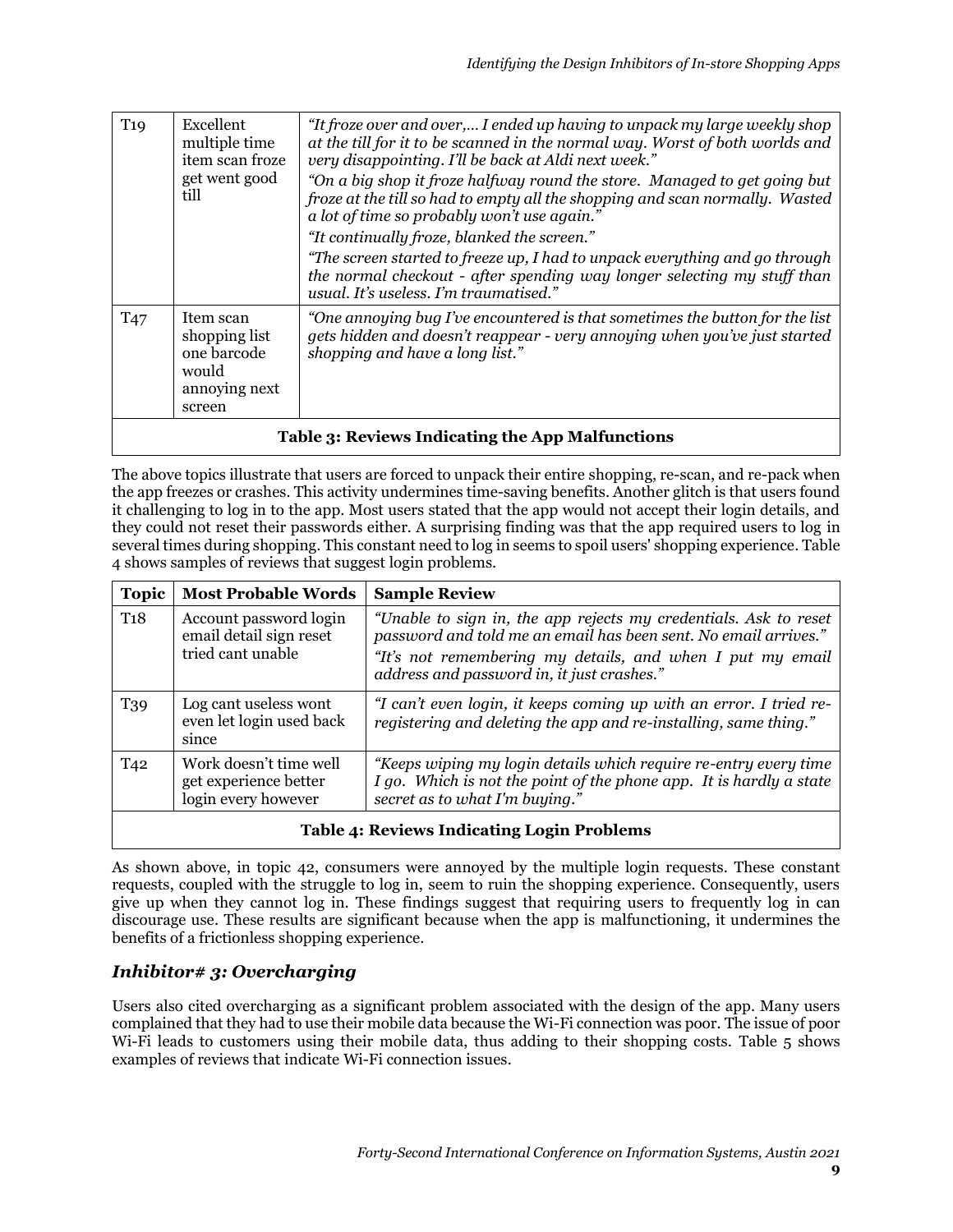| <b>Topic</b>    | <b>Most Probable Words</b>                                            | <b>Sample Review</b>                                                                                                                                                                                                                                                                                                              |  |
|-----------------|-----------------------------------------------------------------------|-----------------------------------------------------------------------------------------------------------------------------------------------------------------------------------------------------------------------------------------------------------------------------------------------------------------------------------|--|
| T <sub>29</sub> | Signal Wi-Fi 4G phone<br>even issue doesn't good<br>would work        | "Good idea- flawed in practice, store have no phone signal, and no<br>Wi-Fi, that it renders the app pointless. On my last shop (with<br>intermittent connection), it allowed me to scan items with<br>apparent success - only to discover when I got to the tills that $50\%$<br>of my items hadn't been added to my 'basket'. " |  |
|                 |                                                                       | "It requires a constant connection to the internet- not helpful if<br>signal drops in the supermarket and the Wi-Fi disconnects every<br>time the phone is put down."                                                                                                                                                             |  |
|                 |                                                                       | "I got 5 items onto my list then my signal disappeared. I had to<br>keep walking towards the entrance to get signal again. I tried<br>again with my husband's phone different phone carrier, and again<br>got a few items loaded and into my basket but had to abandon (it)<br>again as (the) phone signal lost again."           |  |
| T <sub>25</sub> | Using use Wi-Fi data<br>shop screen mobile kept<br>good unfortunately | "Costs to shop. I didn't know this app uses my data until I switched<br>the data off as I was running low. Why do I have to pay to shop?"                                                                                                                                                                                         |  |
|                 | <b>Table 5: Reviews Indicating Overcharging Problems</b>              |                                                                                                                                                                                                                                                                                                                                   |  |

The other problem regarding overcharging is that users complained that the app scans products on sale at full price. In some instances, using the app to scan some items resulted in duplicate charges. Many users realised they were overcharged when they reached the till or when they arrived at home, requiring a return visit to claim a refund, thus causing more inconvenience. What is surprising is that the supermarket seems to be aware that the app overcharges users but chooses to do nothing about it. The statement below sums up the problem;

*"Don't use. The supermarket admits it overcharges. My basket was subject to a re-scan. The app said £126, but the re-scan through the checkout was £117. (The) customer service team say this is a glitch in the app where you can scan something once, but if the Wi-Fi ain't great, it can add it twice or even three times." Topic 26.*

As highlighted above, most users were generally displeased by the overcharging problem. These findings suggest that overcharging users is highly likely to set them back from using the app.

## *Inhibitor#4: Fiddliness*

Regarding fiddliness, users found that the main issues making the app awkward and cumbersome to use are i) juggling the phone, products, bag, shopping list and ii) manually switching between the digital shopping list, the loyalty scheme app, and the scanning page simultaneously. Regarding juggling many things, users found this to be very cumbersome and stressful. On the other hand, the lack of integration of the shopping apps and the loyalty scheme app resulted in users switching between them manually. Table 6 shows examples of reviews that demonstrate the apps' fiddliness.

| <b>Topic</b>    | <b>Most Probable</b><br>Words                                             | <b>Sample Reviews</b>                                                                                                                                                                                                                                                                                                                                                                                                                                           |
|-----------------|---------------------------------------------------------------------------|-----------------------------------------------------------------------------------------------------------------------------------------------------------------------------------------------------------------------------------------------------------------------------------------------------------------------------------------------------------------------------------------------------------------------------------------------------------------|
| T <sub>34</sub> | Phone scan hand<br>trolley hold<br>shopping difficult<br>quite good using | "Too difficult to use efficiently. Trying to juggle your phone, list, item to<br>be scanned, keeping 2m apart, packing bags."<br>"It is awkward to use (you need three hands)"<br>"Just wish I had another pair of hands to hold phone, scan items and bag<br>$III$ "<br><br>"Painfully slow and very stressful - trying to hold shopping list, phone<br>and item with barcode showing wasn't easy; didn't even have the phone<br>the right way to begin with." |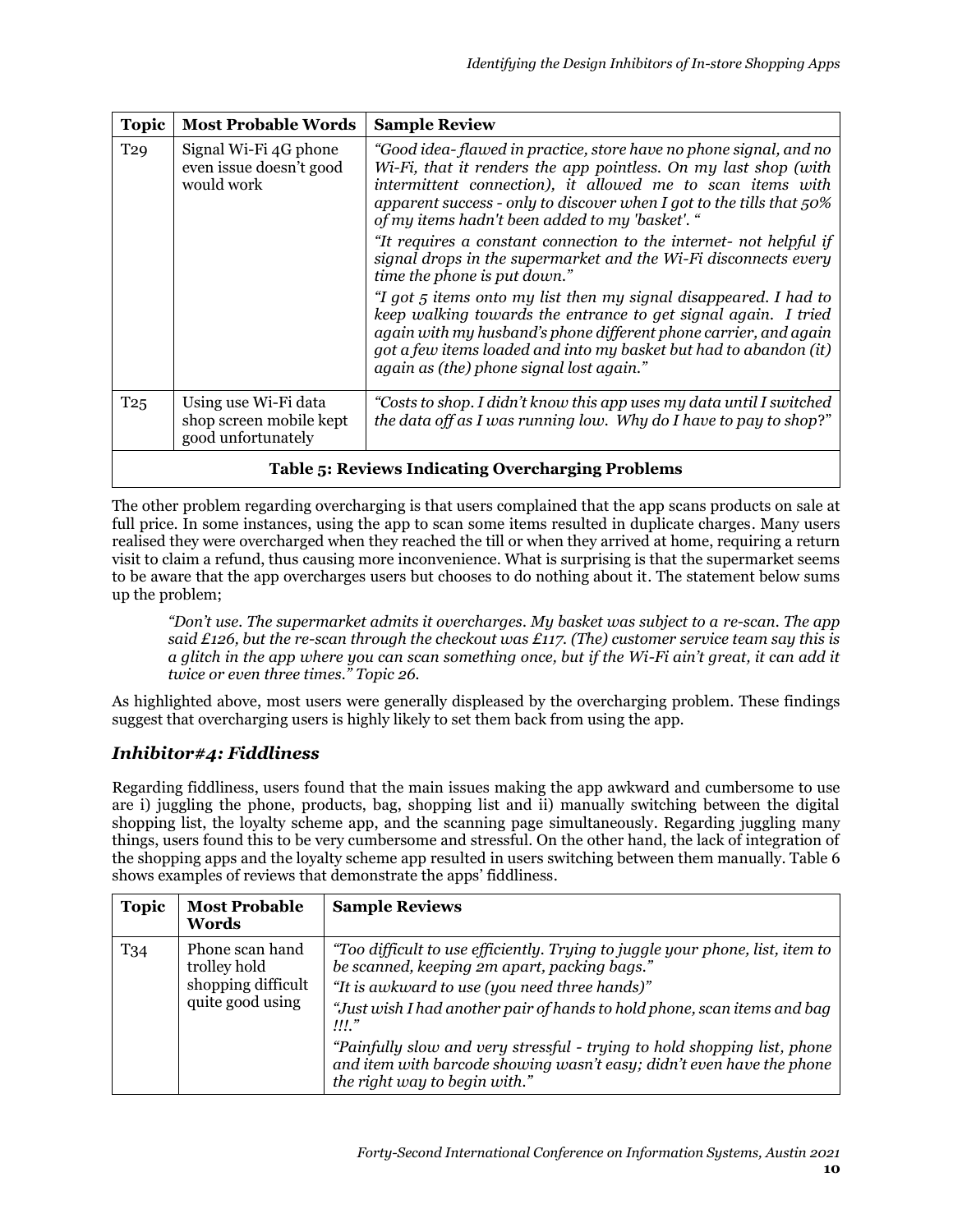|                 |                                                                           | "I did find it a nuisance having to keep juggling my phone and the<br>shopping list and pen."                                                                                                                                                                                                                                                                     |  |
|-----------------|---------------------------------------------------------------------------|-------------------------------------------------------------------------------------------------------------------------------------------------------------------------------------------------------------------------------------------------------------------------------------------------------------------------------------------------------------------|--|
|                 |                                                                           | "It is a bit fiddly to be constantly switching apps to see what I've saved<br>on the loyalty scheme app."                                                                                                                                                                                                                                                         |  |
| T <sub>50</sub> | Scanner one<br>button scan much<br>scanning like                          | "Only gripe is that i have to press the scanner button to return to the<br>scanner after I put an item in the basket, not easy when you're trying to<br>use one hand!"                                                                                                                                                                                            |  |
|                 | thing almost<br>would                                                     | "I find it awkward to use my phone in one hand, tapping the scan button<br>with my thumb, hang onto my shopping list which I've now reverted to<br>paper to avoid switching in and out of the app, and manipulate items<br>under the camera with my other hand, especially difficult when the<br>barcode location isn't obvious or the item is heavy or squishy." |  |
| T <sub>47</sub> | Item scan<br>shopping list one<br>barcode would                           | "One thing I found a bit awkward was having the shopping list and<br>scanning functionality on separate pages"<br>"It's fiddly to use. It's such a pain to have to switch between screens when                                                                                                                                                                    |  |
|                 | annoying next<br>screen                                                   | you are also carrying/pulling a shopping basket. Again, a complete pain<br>to have to keep unlocking your phone when you're hands are full of<br>shopping."                                                                                                                                                                                                       |  |
| T38             | <b>Button screen</b><br>right help left<br>great make hand<br>move please | "The scan button is also on the right of the screen which is incredibly<br>tricky to use with your left hand. Hence causing my phone to slip out of<br>my hand. Smashing front and back screens £400 repair because of this<br>poor design."                                                                                                                      |  |
|                 |                                                                           | "However, as I am left-handed, I do find it rather awkward due to the<br>scanning button being in the bottom right hand corner, which makes it<br>very difficult to use the phone in one hand."                                                                                                                                                                   |  |
|                 | Table 6: Reviews Indicating the App's Fiddliness                          |                                                                                                                                                                                                                                                                                                                                                                   |  |

The above reviews support the idea that the design of the app leads to fiddliness in use. These are significant findings because they indicate that the apps' fiddliness hampers a frictionless shopping experience contrary to the expected benefits of the app.

## *Inhibitor#5: Poor Support*

This design-based inhibitor is about the lack of technical support regarding issues raised by users. Most users highlighted that the in-store support staff is less helpful in technical issues associated with the app. This finding suggests that the in-store team lack the requisite skills to assist users. Table 7 shows sample reviews that demonstrate poor support.

| <b>Topic</b>    | <b>Most Probable</b><br>Words                                             | <b>Sample Reviews</b>                                                                                                                                                                                                                                                                                                                                                                                                                                                                                                                                                                                                                                                                                                                                                          |
|-----------------|---------------------------------------------------------------------------|--------------------------------------------------------------------------------------------------------------------------------------------------------------------------------------------------------------------------------------------------------------------------------------------------------------------------------------------------------------------------------------------------------------------------------------------------------------------------------------------------------------------------------------------------------------------------------------------------------------------------------------------------------------------------------------------------------------------------------------------------------------------------------|
| T <sub>20</sub> | Service let wouldn't<br>always use poor<br>rubbish customer<br>many going | "Required to ask for help too many times, and some staff proved to be<br>no more clued up than me."<br>"I went to the customer services desk at the store today to see what I<br>was doing wrong, and the lady said that she was also having problems<br>with it herself. She said she hadn't received any response from the help<br>desk when she contacted them online."<br>"I've spoken to customer service/tech twice by phone to no avail, they<br>either suggest I speak to someone in-store or say the app isn't<br>compatible with iPhone. In-store customer services have no idea what<br>to $do.'$<br>"No one even bothers to help solve the problem. Dreadful service. Staff<br>also have a low opinion of them (the app) and don't know how to<br>resolve issues." |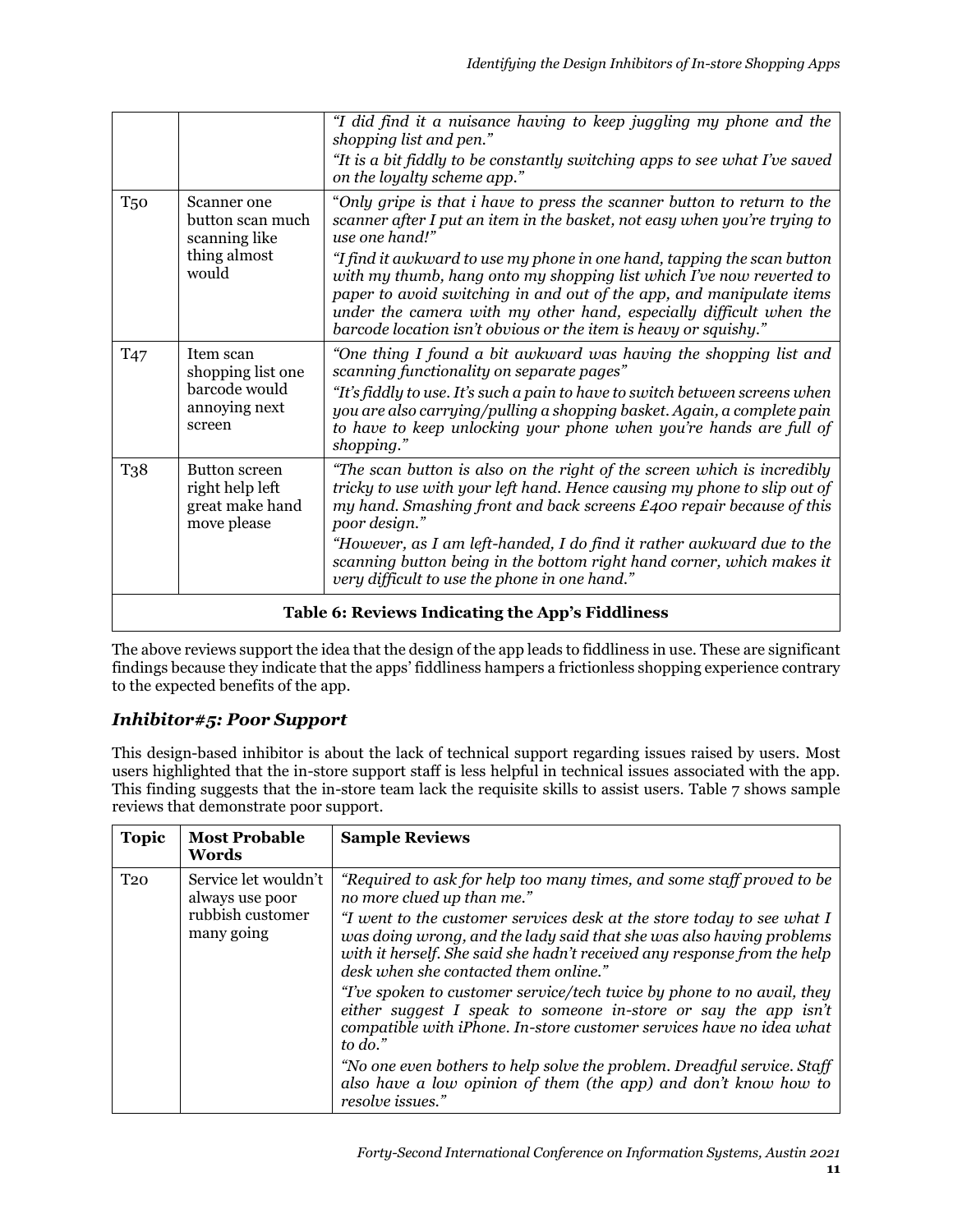#### **Table 7: Reviews Indicating Poor Support**

These findings suggest that the employees need to be adequately trained (and invested) in resolving technical issues about the app to be in a position to help users.

#### *Sin#6: Difficulty Registering*

Regarding difficulty registering, the app is designed with some pre-requisite requirements for registration. First, results show that customers must have a loyalty card to register. Second, couples can only use one loyalty card. These conditions make the registration process quite difficult. Another problem with difficulty registering identified by users was the challenges with the registration process. Users reported error messages when setting up their accounts. Table 8 shows examples of reviews indicating the difficulty when registering.

| <b>Topic</b>                                              | <b>Most Probable</b><br>Words                                                  | <b>Sample Review</b>                                                                                                                                                                                                                                                                                                                                                                                                                                                                                                                                                                                                                                                                                                                                                                                                                                                                                                                                                                                                  |  |  |  |
|-----------------------------------------------------------|--------------------------------------------------------------------------------|-----------------------------------------------------------------------------------------------------------------------------------------------------------------------------------------------------------------------------------------------------------------------------------------------------------------------------------------------------------------------------------------------------------------------------------------------------------------------------------------------------------------------------------------------------------------------------------------------------------------------------------------------------------------------------------------------------------------------------------------------------------------------------------------------------------------------------------------------------------------------------------------------------------------------------------------------------------------------------------------------------------------------|--|--|--|
| <b>T30</b>                                                | Card loyalty use<br>phone need scan<br>register don't<br>detail one            | "Unable to sign up without a loyalty card."<br>"Pain for couples. My husband downloaded it only to be told our loyalty<br>card details have already been used (by me), and he can't link up to our<br>loyalty card."<br>"My husband downloaded this app and said it was great, so I downloaded<br>it too. We share a loyalty account, and both have a card each, but using<br>this app, our loyalty account can only be used on my husband's account as<br>he registered it first. When I tried to enter my card details, it wouldn't let<br>me because they were registered to his account."                                                                                                                                                                                                                                                                                                                                                                                                                         |  |  |  |
| T <sub>24</sub>                                           | Error register<br>tried message<br>cannot try<br>checkout staff<br>problem get | "After weeks of trying to register, I called the customer helpline and was<br>told that the app isn't working and the only way to register is in-store.<br>Having tried to register in-store, I was greeted with long queues of people<br>clearly having problems registering. I have input all the information, and<br>then it just hangs with a registering message. Sadly, despite waiting for<br>10 minutes, nothing happens, and I am still not registered."<br>"Not very well designed, not impressed so far - just signing up is<br>unnecessarily difficult as the app crashes when you enter a password, no<br>hint why it crashes."<br>"I have downloaded the app twice but cannot register. It just says<br>unknown error occurred try later. I've tried lots of times, but it just won't<br>let me register."<br>"I can't even register. I have the app, and I've been trying - on and off - to<br>register so i can use it for the last month without success. I always get an<br>unknown error message." |  |  |  |
| Table 8: Reviews Indicating the Difficulty in Registering |                                                                                |                                                                                                                                                                                                                                                                                                                                                                                                                                                                                                                                                                                                                                                                                                                                                                                                                                                                                                                                                                                                                       |  |  |  |

Topic 24 shows the frustration consumers encountered when trying to register. Some of the consumers shared that they ultimately deleted the app because they failed to register. These findings indicate that putting users through an unnecessarily arduous registration process can deter them from using the app.

#### *Sin#7: Obstructing Benefits*

Obstructing benefits means impeding or blocking the advantages users can gain when using the app. Users were informed that using the app during the Covid-19 pandemic would reduce contact with employees. However, the app is designed to choose customers for a physical security check randomly. Users viewed this feature as obstructive and felt it undermined the benefits they were seeking from the app. For example, during the random security check, staff touch users' shopping bags and products as they re-scan them,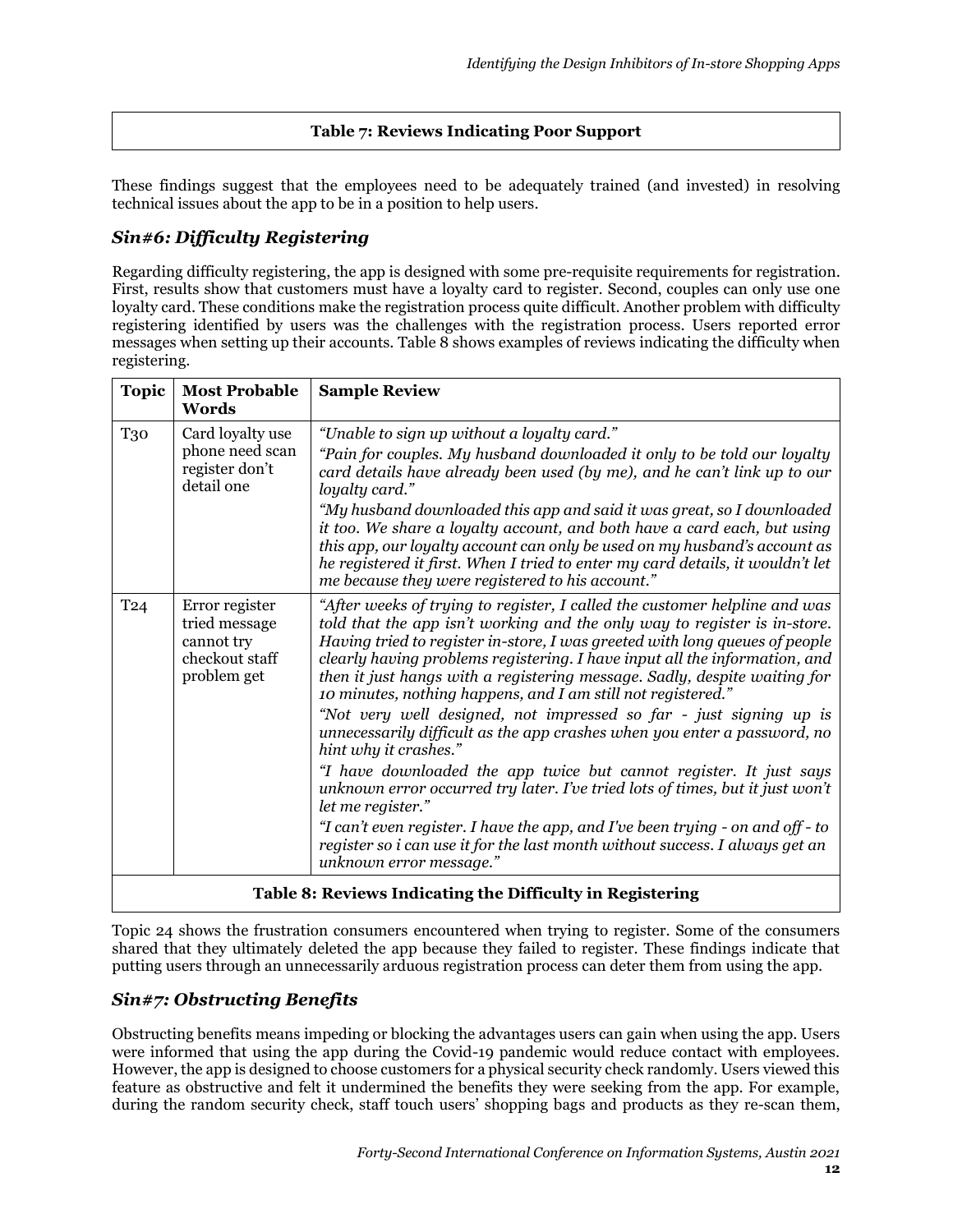| undermining the benefits associated with reduced physical contact with staff. Table 9 shows samples of |  |  |  |
|--------------------------------------------------------------------------------------------------------|--|--|--|
| reviews that suggest the random check feature is obstructive.                                          |  |  |  |

| <b>Topic</b>                                                                      | Most probable<br>words                                                          | <b>Sample Reviews</b>                                                                                                                                                                                                                                                                                                                                                                                                                                                                                                                                                                                                                                                                                                                                                                                                                                                                                                                                                                  |  |  |  |
|-----------------------------------------------------------------------------------|---------------------------------------------------------------------------------|----------------------------------------------------------------------------------------------------------------------------------------------------------------------------------------------------------------------------------------------------------------------------------------------------------------------------------------------------------------------------------------------------------------------------------------------------------------------------------------------------------------------------------------------------------------------------------------------------------------------------------------------------------------------------------------------------------------------------------------------------------------------------------------------------------------------------------------------------------------------------------------------------------------------------------------------------------------------------------------|--|--|--|
| T <sub>2</sub>                                                                    | Check time staff<br>random covid-19<br>customer wait<br>checked<br>shopping     | "The app randomly chooses you for extra checking, the staff member will<br>then handle your shopping in your bag with their COVID fingers. Don't<br>recommend customers (to) use it for Covid safety when you are going to<br>manhandle all contents of my bag Don't use it, it's not useful unless you<br>like to be accused of shoplifting."<br>"Pointless. What is the point in scanning and packing all your items to<br>prevent having interaction with staff if every time used the staff end up<br>emptying half of the shopping to re-scan?."<br>"We are diligent with our Covid precautions and chose to go with the app<br>which limits the contact with staff and handling of products. Stopped at<br>the checkout for a "random" basket check AGAIN!. Shopping handled by<br>staff and close contact with staff (who were not wearing a mask)<br>eliminates the upside of the concept. I will leave the basket at the store and<br>the supermarket will not see me again." |  |  |  |
| $T_{15}$                                                                          | Option item scan<br>shopping use<br>distancing go<br>little make<br>basket      | "No point using the app if every time I use it recently goods are re-scanned<br>(no chance of social distancing whilst you retrieve stuff from your bag<br>whilst the staff member works out what to do). Will go back to the till as<br>at least I expect to scan things there and can keep a distance from the<br>person."                                                                                                                                                                                                                                                                                                                                                                                                                                                                                                                                                                                                                                                           |  |  |  |
| T <sub>33</sub>                                                                   | Time waste shop<br>last re-scan<br>complete<br>scanned work<br>everything first | "Got to the checkout to get message that member of staff will be with me<br>soon. Staff had to re-scan everything, so now double scanned once by me<br>then by them. They walked away saying to scan code again and just<br>checkout but get problem again! Exasperating. Ended up going to self-<br>checkouts so scanned 3 times in all. What a waste of time."<br>"When you are selected for a random check, first up, you've got to wait for<br>the checker to get a scanner, then unpack everything, re-scan everything<br>and re-pack. Pretty humiliating and a waste of any time you saved using<br>the app. It's quicker to just go to a till."                                                                                                                                                                                                                                                                                                                                 |  |  |  |
| Table 9: Reviews Indicating that the Security Feature Obstracts Intended Benefits |                                                                                 |                                                                                                                                                                                                                                                                                                                                                                                                                                                                                                                                                                                                                                                                                                                                                                                                                                                                                                                                                                                        |  |  |  |

The above reviews indicate that the random security feature erodes the anticipated time-saving and reduced contact benefits. Therefore, the random security feature obstructs users from effectively using the app.

# **Discussion**

From the analyses of the results, redundancy was ranked as the worst design-based inhibitor. The main problem causing redundancy is the lack of critical features that can reduce checkout queues, such as an inbuilt payment function. This design-based limitation inhibits use. This finding aligns with Borges et al. (2015), who emphasise that queuing is one of the most uncomfortable activities in supermarkets. Atkins and Kim (2012) also highlight that consumers generally seek to minimise their in-store time when using smart shopping gadgets. Therefore, our finding emphasises that the in-store shopping app lacks notable features, thus rendering it redundant to users. In our analyses, redundancy was followed by the continuous malfunctioning of the app; that is, even features which users attempted to use were not reliable. This designbased inhibitor interrupts consumers from a frictionless shopping experience, thus annoying customers and reducing the chances of re-use. Johnson et al. (2021) highlighted that in-store mobile shopping apps are essential to improving customers' experience. Overcharging was the third-ranked design-based inhibitor that minimises use. Our analysis of the results demonstrated that using the app increases customer's expenditure, thus discouraging use. This finding is in line with Atkins and Kim (2012), who found that consumers seek to minimise costs when using smart shopping technologies.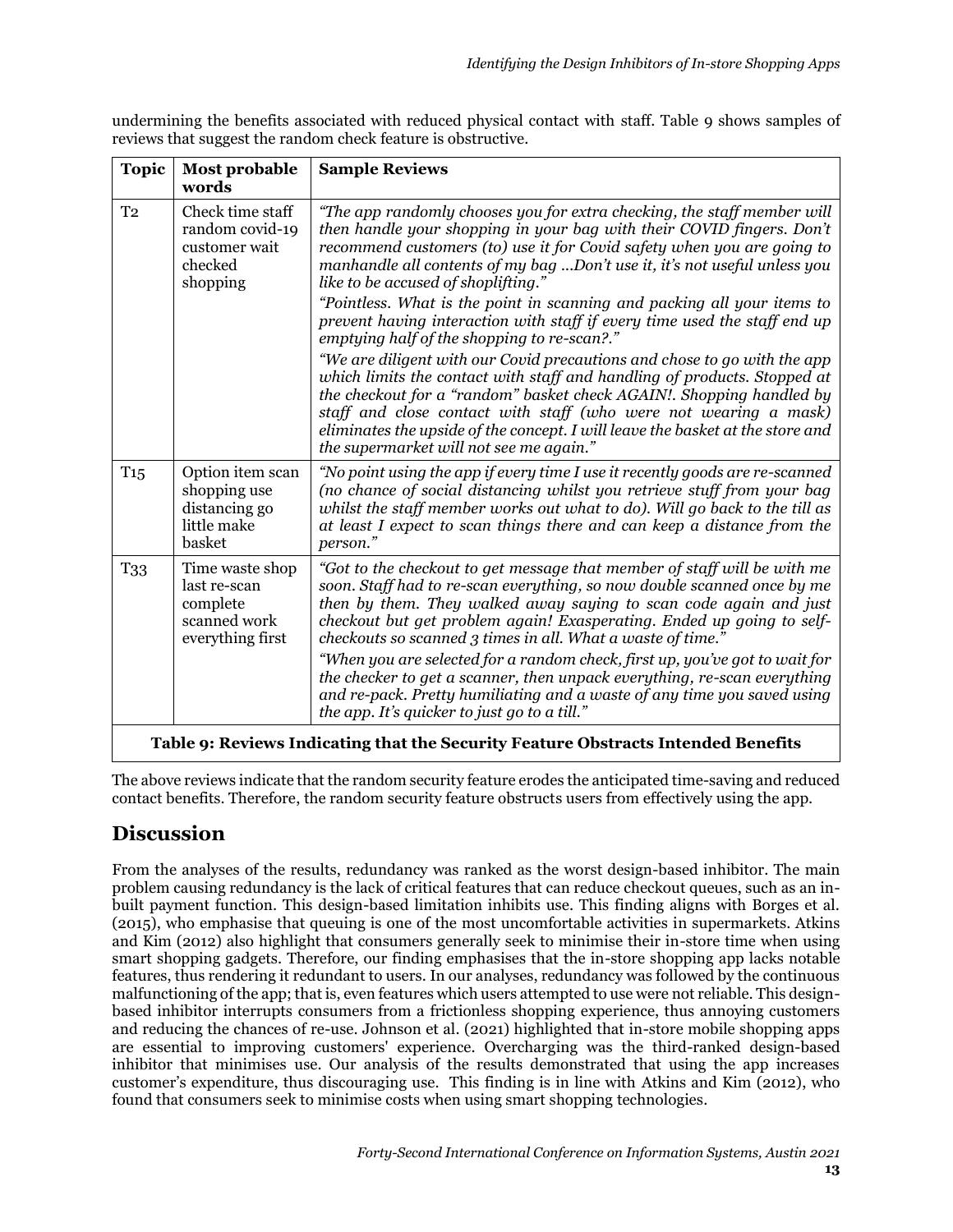Based on our ranking, fiddliness was the fourth-worst design-based inhibitor. Our study shows that the lack of integration of the in-store shopping app with other shopping apps, such as the loyalty scheme app makes it awkward to use. Additionally, the task of scanning and bagging items is cumbersome. In a similar study (Aloysius et al. 2016a), the researchers highlighted the awkwardness of handling and scanning barcodes during shopping, which seems to require more than two hands. Therefore, we found that the fiddliness of the app discourages use. Similarly, poor support was identified as the fifth-worst inhibitor. This inhibitor implies that the staff is not adequately trained to resolve user's issues. Having competent in-store staff and a technical team is essential to offer users support whenever they need it. A study by Retana et al. (2018) showed that users who received full support were more likely to use the cloud system than others. Therefore, our study adds to this discussion by indicating that users who receive poor app support are less likely to use the in-store shopping app. Further, our analyses of the results indicate difficulty registering as the sixthworst design-based inhibitor. Although users' registration has been recognised as an important prerequisite to gaining access to a system (Li 2013), our findings suggest that having a difficult and cumbersome registration process significantly discourages use.

Based on our ranking, obstructing benefits was ranked the last design-based inhibitor. We found that a security feature designed within the app to randomly select users for a physical security check blocks the benefits sought by users. A similar study (Vučkovac et al. 2017b), found that mobile self-checkout app users have anxiety about using them due to potential false theft accusations. Our study extends this discussion by demonstrating how physical security checks discourage in-store shopping app use.

Our theoretical discussion of inhibitors highlights a disconnect between the app designers and in-store shopping app users, rooted in design problems that inhibit in-store shopping app use. The design-based inhibitors can be classified into intrinsic app inhibitors (i.e. redundancy, malfunctioning, fiddliness, difficulty registering and obstructing benefits) and environmental inhibitors (i.e., overcharging and poor support). Therefore, our study reveals that the usage inhibitors of in-store applications can be driven by intrinsic app features and the environmental factors that uniquely affect user behaviour within the store. Furthermore, our study indicates that intrinsic app inhibitors, such as redundancy and malfunctioning, are the worst and most important to consider when designing in-store mobile shopping apps.

#### *Theoretical Contributions*

Our study expands the theory of technology usage inhibitors (Cenfetelli 2004) in the context of in-store shopping apps by identifying and conceptualising design-based inhibitors that discourage use. We theorised the seven design-based inhibitors associated with intrinsic app inhibitors (i.e. redundancy, malfunctioning, fiddliness, difficulty registering and obstructing benefits) and environmental based inhibitors (i.e. overcharging and poor support). The design-based inhibitors conceptualised in this study are generalisable to other in-store shopping apps and in-store environments exhibiting similar attributes to this case study.

## *Practical Contributions*

We offer insights and recommendations to app designers and retailers on what design-based inhibitors need to be taken into consideration when designing in-store shopping apps as below:

**Redundancy:** The findings of this study suggest that creating a shopping experience that eliminates queues is very relevant. However, the design for such an experience should eliminate queuing altogether. For example, other retailers such as Amazon have eliminated lines by using the 'just walk out technology' where payment is automatically charged to consumer's accounts. Therefore, we recommend the addition of more features, e.g. a paying feature within the app. Creating the paying feature within the app is likely to fulfil the app's time-saving potential and, as a result, appeal more to users who want to avoid queues.

**Malfunctioning:** Having a frictionless shopping experience is very important for consumers. However, a malfunctioning app leaves users agitated and pessimistic about the app. There should be an effort to remove bugs that cause the app to malfunction because if the app operates smoothly, users may feel motivated to use it.

**Fiddliness:** In-store mobile shopping apps need to be simple and easy to use. The two major problems preventing this simplicity appear to be juggling many items and the lack of integration of functions in the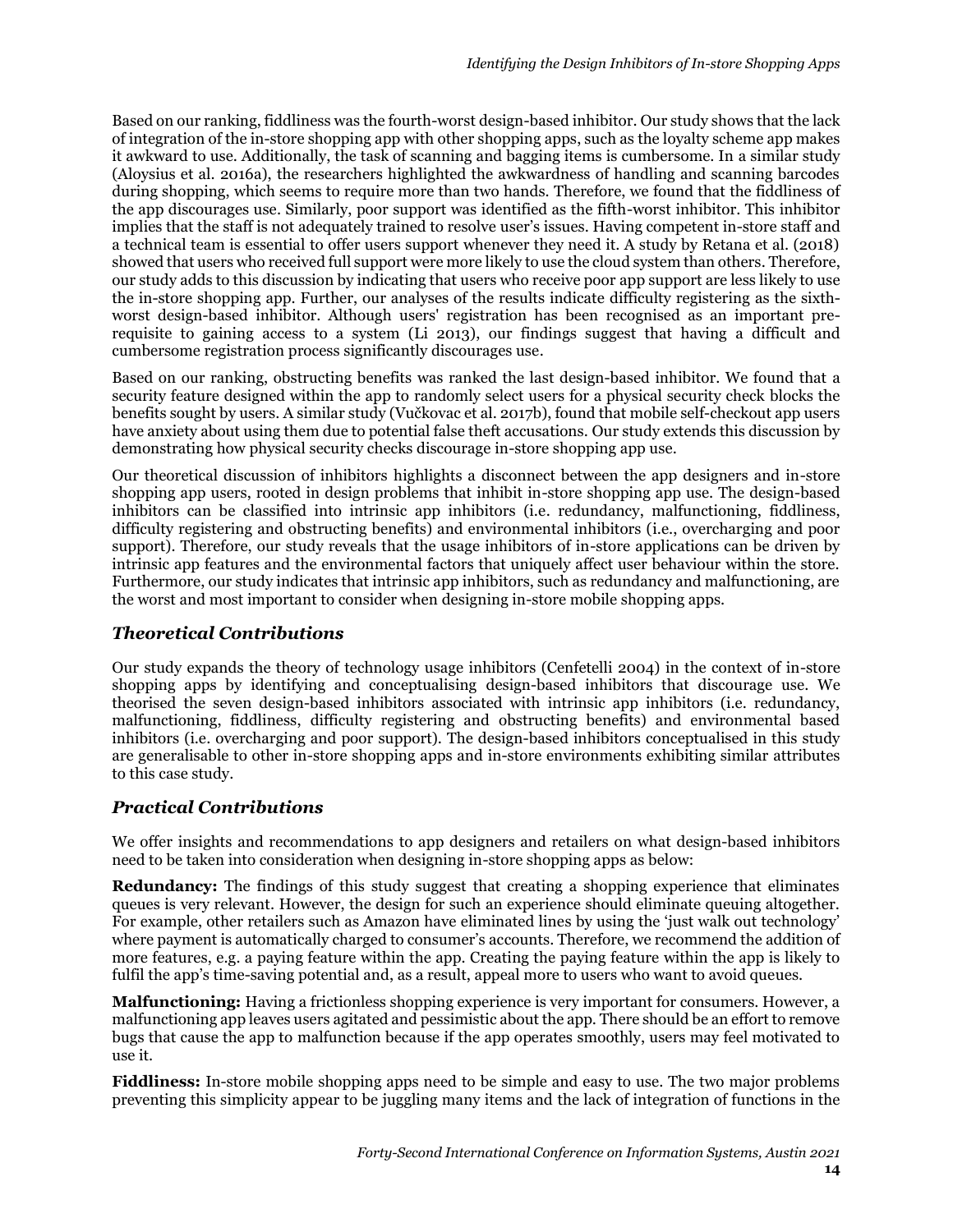app. Therefore, we recommend that a device may be mounted on the trolley to hold the phone and make the app more comfortable to use. Additionally, we recommend integration of all the apps/pages necessary for shopping, e.g. the loyalty scheme app and shopping list page, to reduce the awkwardness of switching apps during shopping.

**Overcharging:** Users are uncomfortable with spending more when using the app. We recommend that the supermarket remove all costs associated with using the in-store shopping apps, e.g. mobile data costs. These costs can be addressed through the provision of free Wi-Fi for all users.

**Poor support:** Having competent in-store staff and a technical team is essential to offer users support whenever they need it. Therefore, we recommend training of staff to ensure users have adequate support. Similarly, efforts may be made to have a dedicated technical support team to help users with any technical issues. For example, some systems have a live chat option for users to log their problems with the technical support team. This form of reliable system support can be instrumental in keeping users interested in using the app.

**Difficulty registering:** Users do not seem to have the patience for difficult registration requirements. We recommend that stores need to implement straightforward registration by removing the pre-requisites registration requirements, e.g. requirement to have a loyalty scheme card. For example, applications such as Zoom and Miro make it easy for users to use their platform by simply clicking on a link.

**Obstructing benefits:** Shoplifting is a concern in the retail sector. However, efforts must be made to tackle trust between users and retailers appropriately, especially when trying to attract customers to commit to new technology. We recommend that supermarkets may avoid physical security checks by using nonobstructive sensors such as cameras.

## **Conclusion and Future Work**

In-store mobile shopping apps are emerging as an important approach to improving consumers' shopping experience. This article adds knowledge to a new discussion about in-store shopping apps' design-based inhibitors. We identified the seven worst design-based inhibitors that discourage use, thus extending work supporting the technology usage inhibitors theory (Cenfetelli 2004). Unlike the dominant IS acceptance adoption and use theory, which focuses on drivers and enablers of use, we identify highly overlooked important design-based inhibitors. The paper contributes important design guidelines that can support app developers in more effectively designing in-store mobile shopping apps.

This study has a number of limitations. First, our work considered a single app used by one major supermarket chain; further research on other in-store shopping apps in different contexts might expand the validity of our findings. Second, online customer reviews have inherent limitations (see, for example, Wulfert et al 2019), although they can also offer indispensable insights. Third, the study did not use Google play reviews. Additional work is now needed to explore other online reviews such as google play reviews to extend our analysis, compare the different data sources, and thereby also mitigate the impacts and limitations highlighted above.

## **References**

- Ali, M., Joorabchi, M. E., and Mesbah, A. "Same App, Different App Stores: A Comparative Study," in *IEEE/ACM 4th International Conference on Mobile Software Engineering And Systems*, pp. 79-90.
- Aloysius, J.A., Hoehle, H., and Venkatesh, V. 2016a. "Exploiting big data for customer and retailer benefits: A study of emerging mobile checkout scenarios," *International Journal of Operations and Production Management*, (40:5), pp. 360-375.
- AlSumait, L., Barbará, D., Gentle, J., and Domeniconi, C. 2009. "Topic Significance Ranking of LDA Generative Models," in *Joint European Conference on Machine Learning and Knowledge Discovery in Databases,* pp. 67-82, Springer, Berlin, Heidelberg.
- Aloysius, J., Venkatesh, V., and Hoehle, H. 2016b. "Mobile Point-of-Sale and Loss Prevention: An Assesment of Risk," *Retail Industry Leaders Association*. Arkansas.
- Andriulo, S., Elia, V., and Gnoni, M. G. 2015. "Mobile Self-Checkout Systems in the Fmcg Retail Sector: A Comparison Analysis," *International Journal of RF Technologies: Research and Applications*, (6:4), pp. 207-224.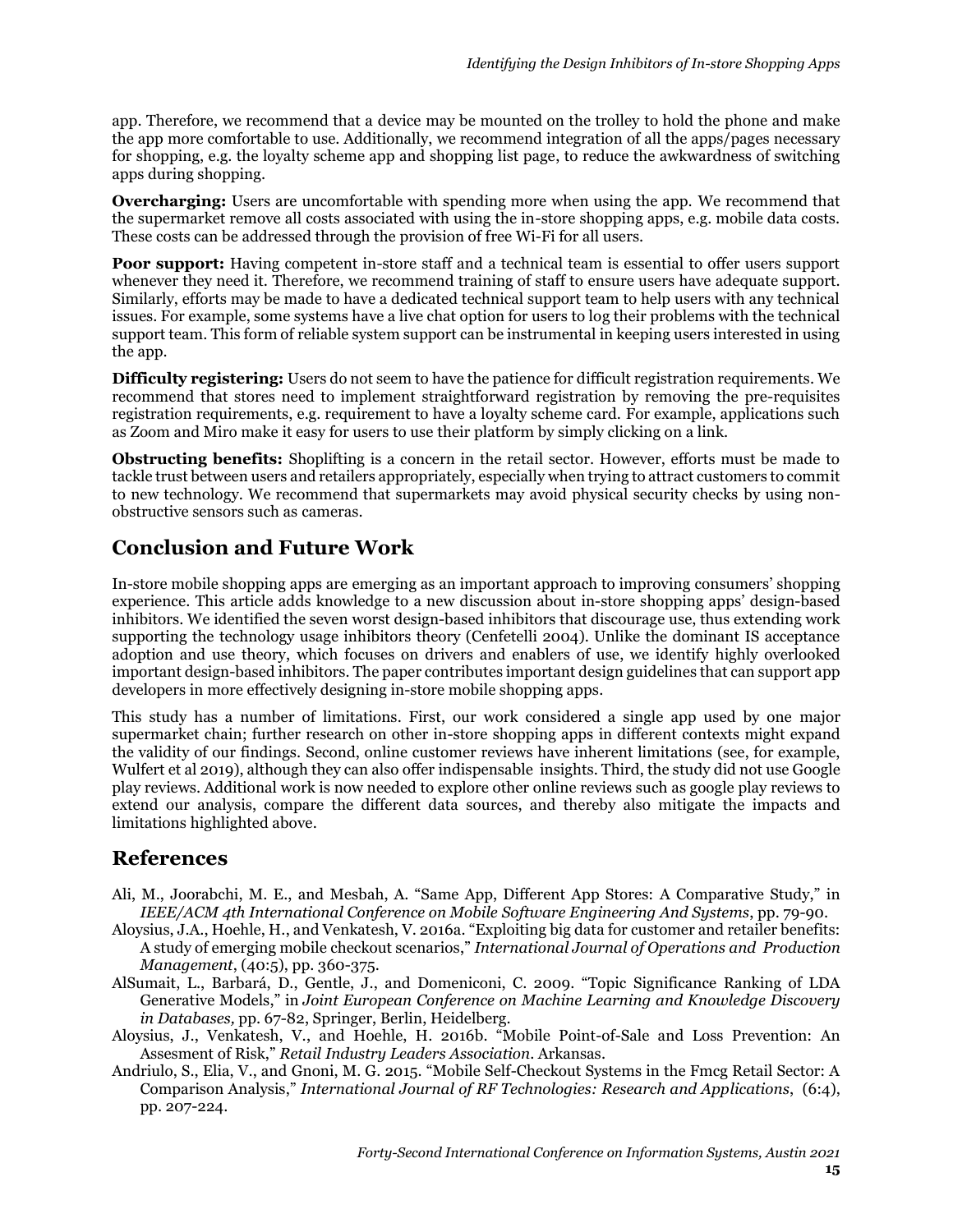- Arun, T., Suresh, V., Madhavan, C. V., and Murthy, M.N. 2010. "On finding the Natural Number of Topics with Latent Dirichlet Allocation: Some Observations," in *Pacific-Asia Conference on Knowledge Discovery and Data Mining, pp. 391-224.*
- Apanasevic, T. 2013. "Factors Influencing the Slow Rate of Penetration of NFC Mobile Payment in Western Europe," in *the 12th International Conference on Mobile Business*, p. 8.
- Atkins, K. G., and Kim, Y. K. 2012. "Smart shopping: Conceptualization and Measurement," *International Journal of Retail and Distribution Management, (40:5), pp. 360-375.*
- Baer, F., and Leyer, M. 2018. "Identifying the Factors Influencing Self-Service Technology Usage Intention – A Meta-Analysis," in *the Proceedings of the Pacific Asia Conference on Information Systems*, M. Tanabu, and D. Senoo (eds.), pp. 144-156.
- Beduè, P., Cetto, A., Klier, J., and Klier., M. 2018. "Customers' Intention to Switch to Mobile Self-Service Technologies," in *the Proceedings of the 26th Proceedings of the European Conference of Information Systems,* 127, Portsmouth, UK.
- Beeck, I., Jahn, S., and Toporowski. W. 2018. "For Myself or Others? How App Service Design Affects Physical Retail Experience," in *the 39th International Conference on Information System proceedings.*
- Bian, J., Zhao, Y., Salloum, R.G., Guo, Y., Wang, M., Prosperi, M., Zhang, H., Du, X., Ramirez-Diaz, L.J., He, Z., and Sun, Y. 2017. "Using Social Media Data to Understand the Impact of Promotional Information on Laypeople's Discussions: A Case Study of Lynch Syndrome," *Journal of medical Internet research*, (19:12), pp. 266.
- Blei, D. M., Ng, A. Y., and Jordan, M. I. 2003. "Latent Dirichlet Allocation," *Journal of Machine Learning Research* (3), pp. 993-1022.
- Borges, A., Herter, M. M., and Chebat, J. C. 2015. "It Was Not That Long!: The Effects of the in-Store Tv Screen Content and Consumers Emotions on Consumer Waiting Perception," *Journal of Retailing and Consumer Services*, (22), pp. 96-106.
- Burton-Jones, A., and Grange, C. 2013. "From use to effective use: A representation theory perspective," *Information systems research*", (24:3), pp. 632-658.
- Burton-Jones, A., Stein, M., and Mishra, A. 2020. "MIS Quarterly Research Curation: IS Use," MIS Quarterly (https://www. misqresearchcurations.org/blog/2017/12/1/is-use).
- Cao, J., Xia, T., Li., Zhang, Y., and Tang, S. 2009*. "*A Density-Based Method for Adaptive LDA Model Selection," *Neurocomputing (72), pp. 1775-1781*
- Cecez-Kecmanovic, D., Davison, R.M., Fernandez, W., Finnegan, P., Pan, S.L. and Sarker, S. 2020. "Advancing qualitative IS research methodologies: Expanding horizons and seeking new paths," *Journal of the Association or Information Systems*, (21:1), pp. 246-263.
- Cenfetelli, R.T. 2004. "Inhibitors and Enablers as Dual Factor Concepts in Technology Usage," *Journal of the Association for Information Systems*, (5:11-12), pp. 472-492.
- Cenfetelli, R.T., and Schwarz, A., 2011. "Identifying and Testing the Inhibitors of Technology Usage Intentions," *Information Systems Research*, 22(4), pp. 808-823.
- Chang, J., Boyd-Graber, J., Wang, C., Gerrish, S., and Blei, D. M. R. 2009. "Reading Tea Leaves: How Humans Interpret Topic Models," *Neural Information Processing Systems*, (22), pp. 1-9.
- Cho, Y., Im, I.L., Hiltz, S.R., and Fjermestad, J. 2001. "Causes and Outcomes of Online Customer Complaining Behavior: Implications for Customer Relationship Management (CRM)," in *the Proceedings of the Americas Conference on Information Systems,* 175.
- Davis, F.D. 1989. "Perceived Usefulness, Perceived Ease of Use, and User Acceptance of Information Technology," *MIS quarterly*, (13:3) pp. 319-340.
- Debortoli, S., Müller, O., Junglas, I., and Vom Brocke, J. 2016. "Text Mining for Information Systems Researchers: An Annotated Topic Modeling Tutorial," *Communications of the Association for Information Systems*, (39), pp. 110-135.
- Deveaud, R., SanJuan, E., and Bellot, P. 2014. "Accurate and Effective Latent Concept Modeling for Ad Hoc Information Retrieval", *Document Numérique*, (17:1), pp. 61-84.
- Eisenhardt, K.M. 1989. "Building Theories from Case Study Research," *Academy of Management Review*, (14:4), pp. 532-550.
- Fries, V., Pfluegler, C., Wiesche, M. and Krcmar, H., 2016. "The Hateful Six–Factors Hindering Adoption of Innovation at Small and Medium Sized Enterprises," in *the 22nd Proceedings of the Americas Conference on Information Systems*, San Diego, pp. 103-112.
- Griffiths, T.L., and Steyvers, M. 2004. "Finding Scientific Topics", in *Proceedings of the National Academy of Science*, (101:suppl 1), pp. 5228-5235